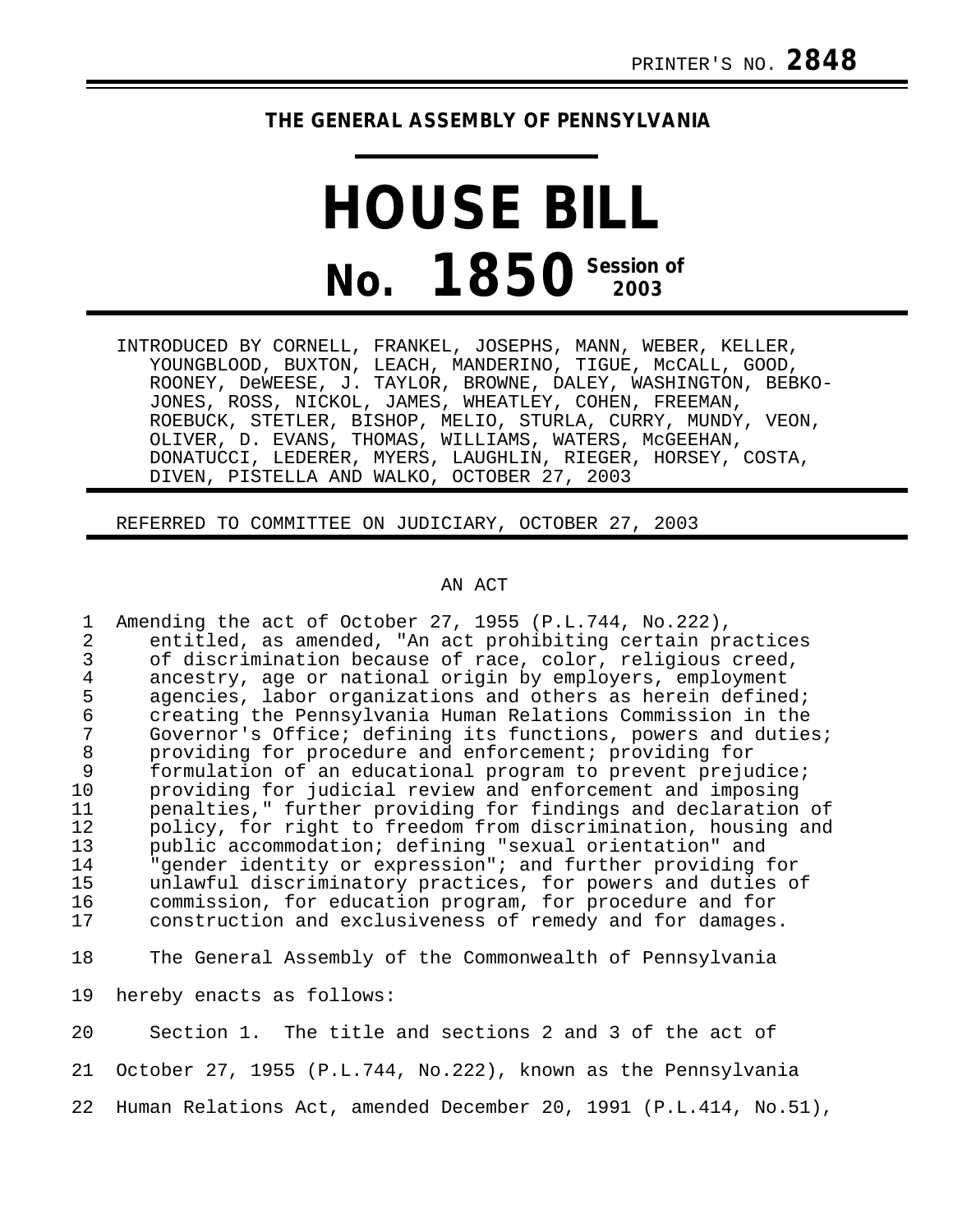1 are amended to read:

2 AN ACT

3 Prohibiting certain practices of discrimination because of race, 4 color, religious creed, ancestry, sexual orientation or \_\_\_\_\_\_\_\_\_\_\_\_\_\_\_\_\_\_\_\_\_ 5 gender identity or expression, age or national origin, by 6 employers, employment agencies, labor organizations and 7 others as herein defined; creating the Pennsylvania Human 8 Relations Commission in the Governor's Office; defining its 9 functions, powers and duties; providing for procedure and 10 enforcement; providing for formulation of an educational 11 program to prevent prejudice; providing for judicial review 12 and enforcement and imposing penalties.

13 Section 2. Findings and Declaration of Policy.--

14 (a) The practice or policy of discrimination against 15 individuals or groups by reason of their race, color, familial 16 status, religious creed, ancestry, sexual orientation or gender 17 identity or expression, age, sex, national origin, handicap or 18 disability, use of guide or support animals because of the 19 blindness, deafness or physical handicap of the user or because 20 the user is a handler or trainer of support or guide animals is 21 a matter of concern of the Commonwealth. Such discrimination 22 foments domestic strife and unrest, threatens the rights and 23 privileges of the inhabitants of the Commonwealth, and 24 undermines the foundations of a free democratic state. The 25 denial of equal employment, housing and public accommodation 26 opportunities because of such discrimination, and the consequent 27 failure to utilize the productive capacities of individuals to 28 their fullest extent, deprives large segments of the population 29 of the Commonwealth of earnings necessary to maintain decent 20030H1850B2848 - 2 -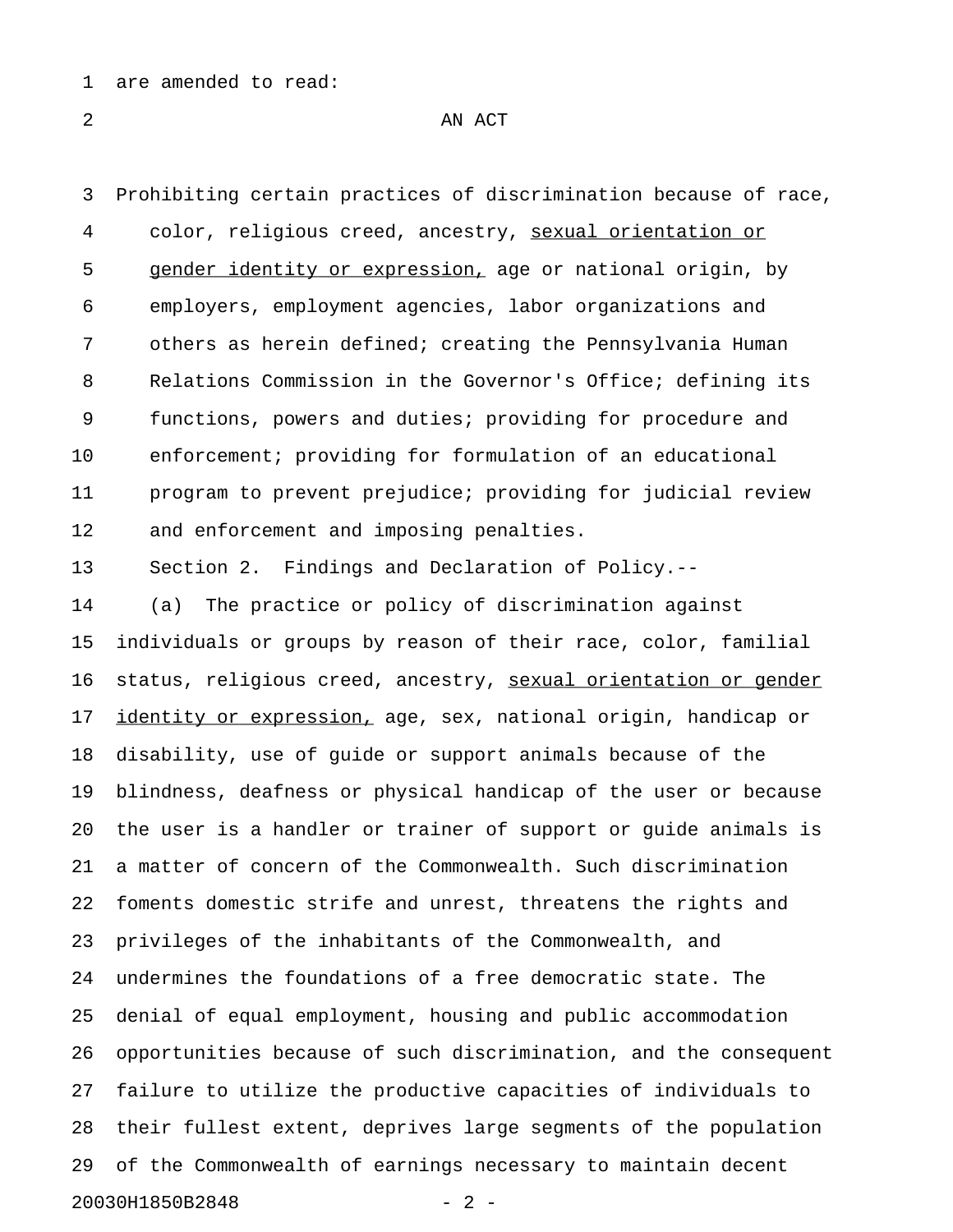1 standards of living, necessitates their resort to public relief 2 and intensifies group conflicts, thereby resulting in grave 3 injury to the public health and welfare, compels many 4 individuals to live in dwellings which are substandard, 5 unhealthful and overcrowded, resulting in racial segregation in 6 public schools and other community facilities, juvenile 7 delinquency and other evils, thereby threatening the peace, 8 health, safety and general welfare of the Commonwealth and its 9 inhabitants.

10 (b) It is hereby declared to be the public policy of this 11 Commonwealth to foster the employment of all individuals in 12 accordance with their fullest capacities regardless of their 13 race, color, religious creed, ancestry, sexual orientation or 14 gender identity or expression, age, sex, national origin, 15 handicap or disability, use of guide or support animals because 16 of the blindness, deafness or physical handicap of the user or 17 because the user is a handler or trainer of support or guide 18 animals, and to safeguard their right to obtain and hold 19 employment without such discrimination, to assure equal 20 opportunities to all individuals and to safeguard their rights 21 to public accommodation and to secure housing accommodation and 22 commercial property regardless of race, color, familial status, 23 religious creed, ancestry, sexual orientation or gender identity 24 or expression, age, sex, national origin, handicap or 25 disability, use of guide or support animals because of blindness 26 or deafness of the user or because the user is a handler or 27 trainer of guide or support animals.

28 (c) This act shall be deemed an exercise of the police power 29 of the Commonwealth for the protection of the public welfare, 30 prosperity, health and peace of the people of the Commonwealth 20030H1850B2848 - 3 -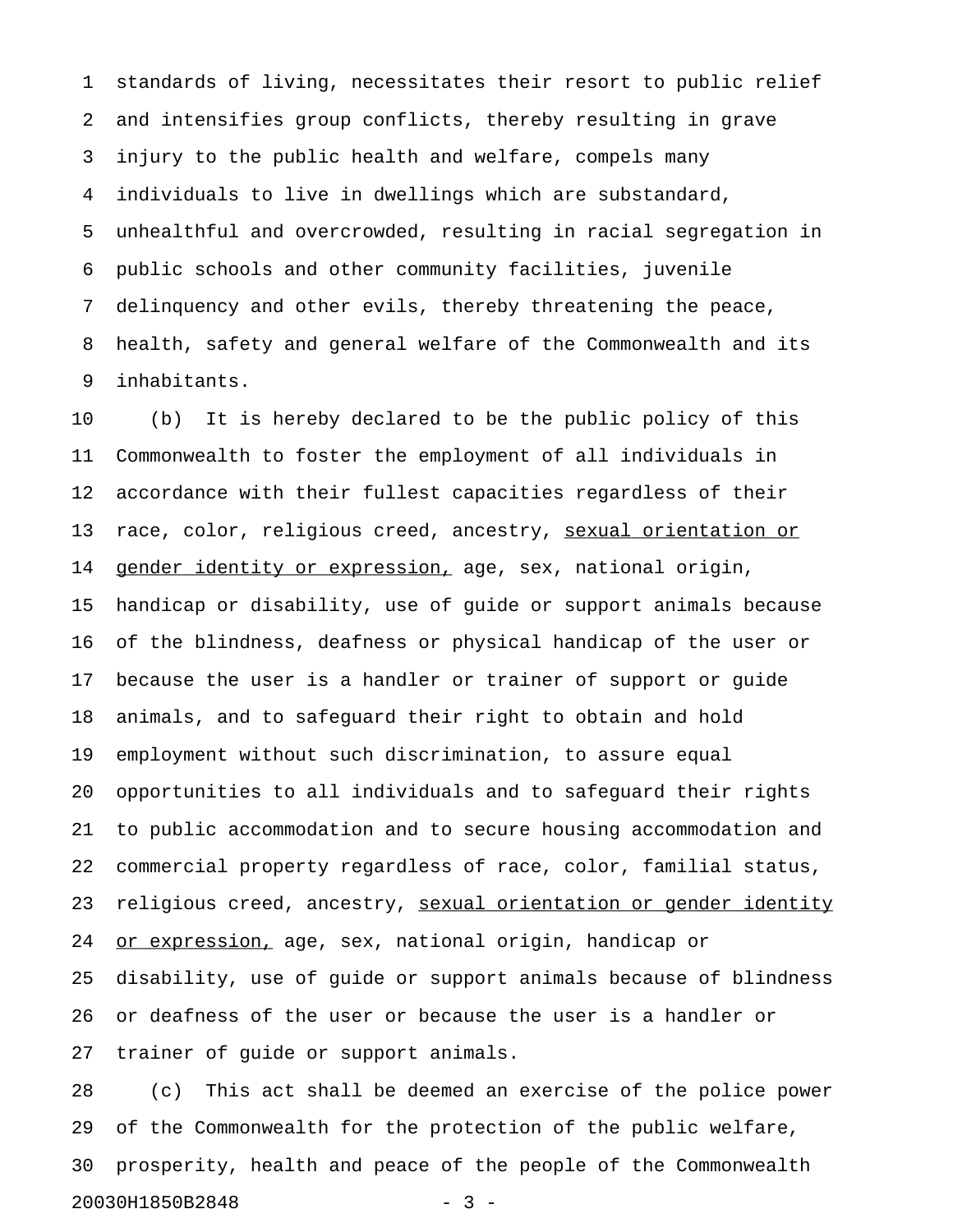1 of Pennsylvania.

2 Section 3. Right to Freedom from Discrimination in 3 Employment, Housing and Public Accommodation.--The opportunity 4 for an individual to obtain employment for which he is 5 qualified, and to obtain all the accommodations, advantages, 6 facilities and privileges of any public accommodation and of any 7 housing accommodation and commercial property without 8 discrimination because of race, color, familial status, 9 religious creed, ancestry, <u>sexual orientation or gender identity</u> 10 <u>or expression,</u> handicap or disability, age, sex, national 11 origin, the use of a guide or support animal because of the 12 blindness, deafness or physical handicap of the user or because 13 the user is a handler or trainer of support or guide animals is 14 hereby recognized as and declared to be a civil right which 15 shall be enforceable as set forth in this act. 16 Section 2. Section 4(b) of the act, amended December 20, 17 1991 (P.L.414, No.51), is amended and the section is amended by

18 adding clauses to read:

19 Section 4. Definitions.--As used in this act unless a 20 different meaning clearly appears from the context:

21 \* \* \*

22 (b) The term "employer" includes the Commonwealth or any 23 political subdivision or board, department, commission or school 24 district thereof and any person employing four or more persons 25 within the Commonwealth, but except as hereinafter provided, 26 does not include religious, fraternal, charitable or sectarian 27 corporations or associations, except such corporations or 28 associations supported, in whole or in part, by governmental 29 appropriations. The term "employer" with respect to 30 discriminatory practices based on race, color, age, sex, 20030H1850B2848 - 4 -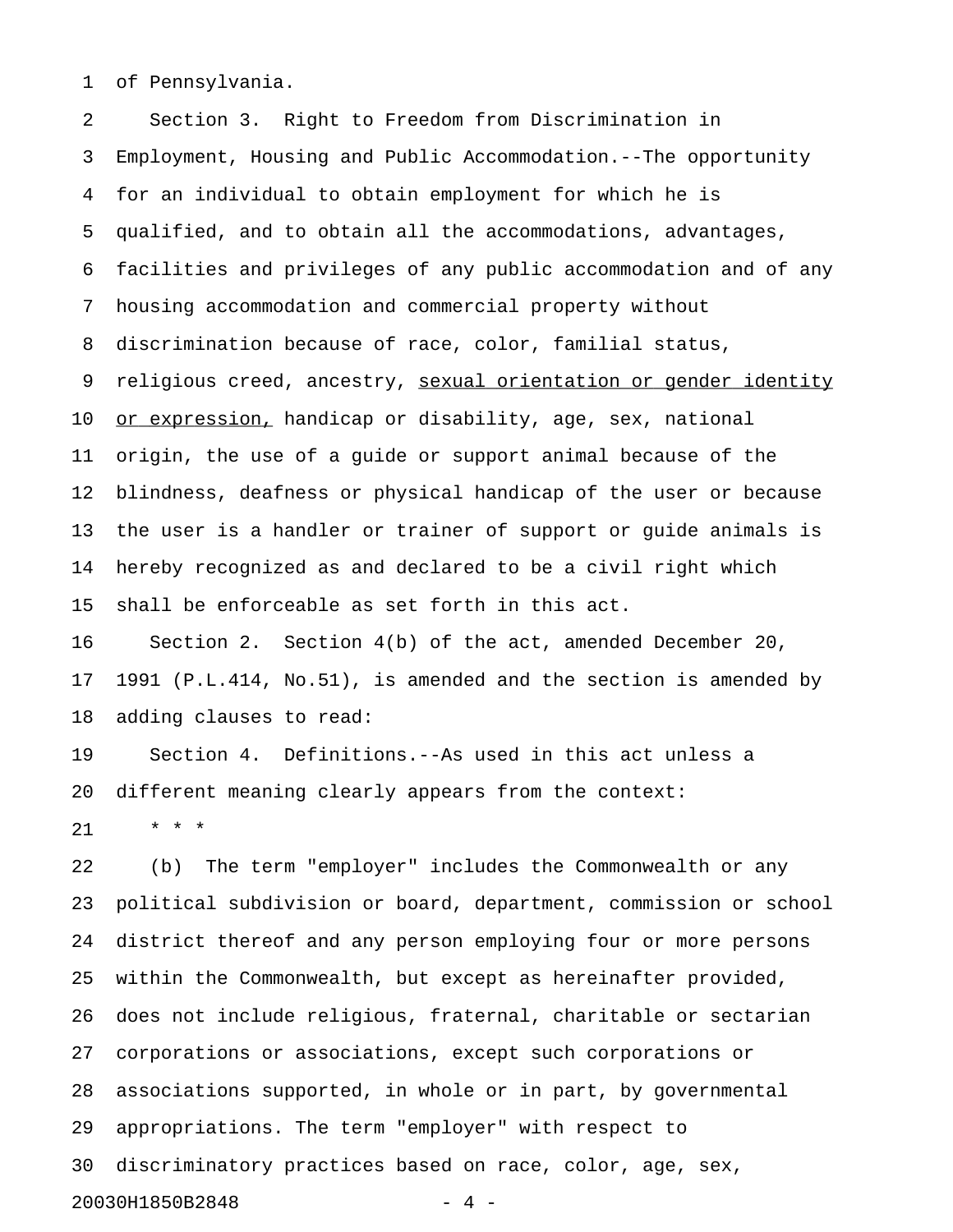1 national origin, sexual orientation or gender identity or 2 expression or non-job related handicap or disability, includes 3 religious, fraternal, charitable and sectarian corporations and 4 associations employing four or more persons within the 5 Commonwealth. 6 \* \* \* 7 (bb) The term "sexual orientation" means actual or perceived 8 heterosexuality, homosexuality or bisexuality. 9 (cc) The term "gender identity or expression" means actual

10 or perceived gender identity, appearance, behavior, expression 11 or physical characteristics whether or not associated with an 12 individual's assigned sex at birth.

13 Section 3. Sections 5(a), (b), (c), (f), (g), (h) and (i) of 14 the act, amended or added December 20, 1991 (P.L.414, No.51), 15 July 12, 1996 (P.L.684, No.117) and June 25, 1997 (P.L.326, 16 No.34), are amended to read:

17 Section 5. Unlawful Discriminatory Practices.--It shall be 18 an unlawful discriminatory practice, unless based upon a bona 19 fide occupational qualification, or in the case of a fraternal 20 corporation or association, unless based upon membership in such 21 association or corporation, or except where based upon 22 applicable security regulations established by the United States 23 or the Commonwealth of Pennsylvania:

24 (a) For any employer because of the race, color, religious 25 creed, ancestry, sexual orientation or gender identity or 26 expression, age, sex, national origin or non-job related 27 handicap or disability or the use of a guide or support animal 28 because of the blindness, deafness or physical handicap of any 29 individual or independent contractor, to refuse to hire or 30 employ or contract with, or to bar or to discharge from 20030H1850B2848 - 5 -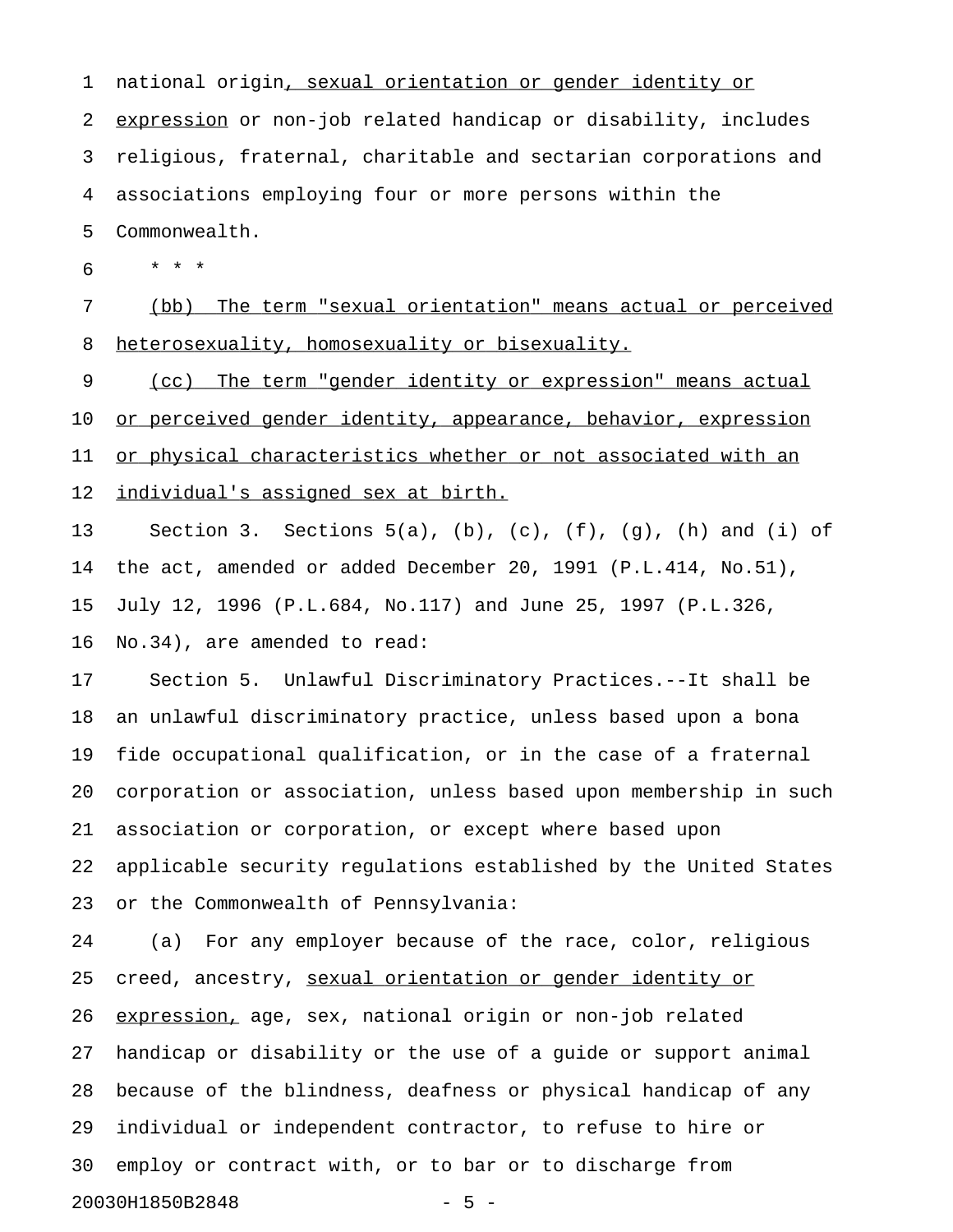1 employment such individual or independent contractor, or to 2 otherwise discriminate against such individual or independent 3 contractor with respect to compensation, hire, tenure, terms, 4 conditions or privileges of employment or contract, if the 5 individual or independent contractor is the best able and most 6 competent to perform the services required. The provision of 7 this paragraph shall not apply, to (1) operation of the terms or 8 conditions of any bona fide retirement or pension plan which 9 have the effect of a minimum service requirement, (2) operation 10 of the terms or conditions of any bona fide group or employe 11 insurance plan, (3) age limitations placed upon entry into bona 12 fide apprenticeship programs of two years or more approved by 13 the State Apprenticeship and Training Council of the Department 14 of Labor and Industry, established by the act of July 14, 1961 15 (P.L.604, No.304), known as "The Apprenticeship and Training 16 Act." Notwithstanding any provision of this clause, it shall not 17 be an unlawful employment practice for a religious corporation 18 or association to hire or employ on the basis of sex in those 19 certain instances where sex is a bona fide occupational 20 qualification because of the religious beliefs, practices, or 21 observances of the corporation, or association. 22 (b) For any employer, employment agency or labor 23 organization, prior to the employment, contracting with an 24 independent contractor or admission to membership, to: 25 (1) Elicit any information or make or keep a record of or

26 use any form of application or application blank containing 27 questions or entries concerning the race, color, religious 28 creed, ancestry, sexual orientation or gender identity or 29 expression, age, sex, national origin, past handicap or 30 disability or the use of a guide or support animal because of 20030H1850B2848 - 6 -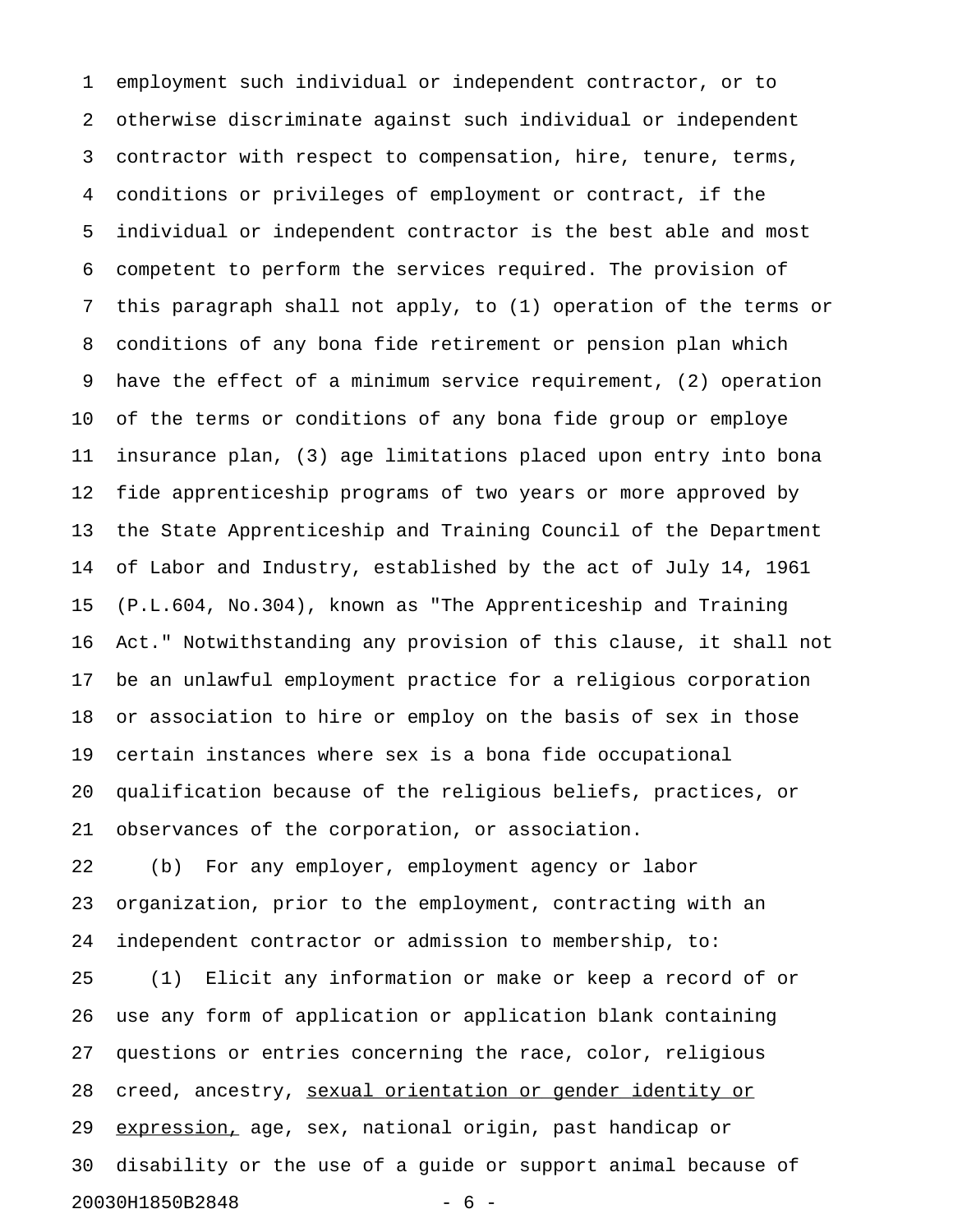1 the blindness, deafness or physical handicap of any applicant 2 for employment or membership. Prior to an offer of employment, 3 an employer may not inquire as to whether an individual has a 4 handicap or disability or as to the severity of such handicap or 5 disability. An employer may inquire as to the individual's 6 ability to perform the essential functions of the employment. 7 (2) Print or publish or cause to be printed or published any 8 notice or advertisement relating to employment or membership 9 indicating any preference, limitation, specification or 10 discrimination based upon race, color, religious creed, 11 ancestry, sexual orientation or gender identity or expression, 12 age, sex, national origin, non-job related handicap or 13 disability or the use of a guide or support animal because of 14 the blindness, deafness or physical handicap of the user. 15 (3) Deny or limit, through a quota system, employment or 16 membership because of race, color, religious creed, ancestry, 17 sexual orientation or gender identity or expression, age, sex, 18 national origin, non-job related handicap or disability, the use 19 of a guide or support animal because of the blindness, deafness 20 or physical handicap of the user or place of birth.

21 (4) Substantially confine or limit recruitment or hiring of 22 individuals, with intent to circumvent the spirit and purpose of 23 this act, to any employment agency, employment service, labor 24 organization, training school or training center or any other 25 employe-referring source which services individuals who are 26 predominantly of the same race, color, religious creed, 27 ancestry, sexual orientation or gender identity or expression, 28 age, sex, national origin or non-job related handicap or 29 disability.

30 (5) Deny employment because of a prior handicap or 20030H1850B2848 - 7 -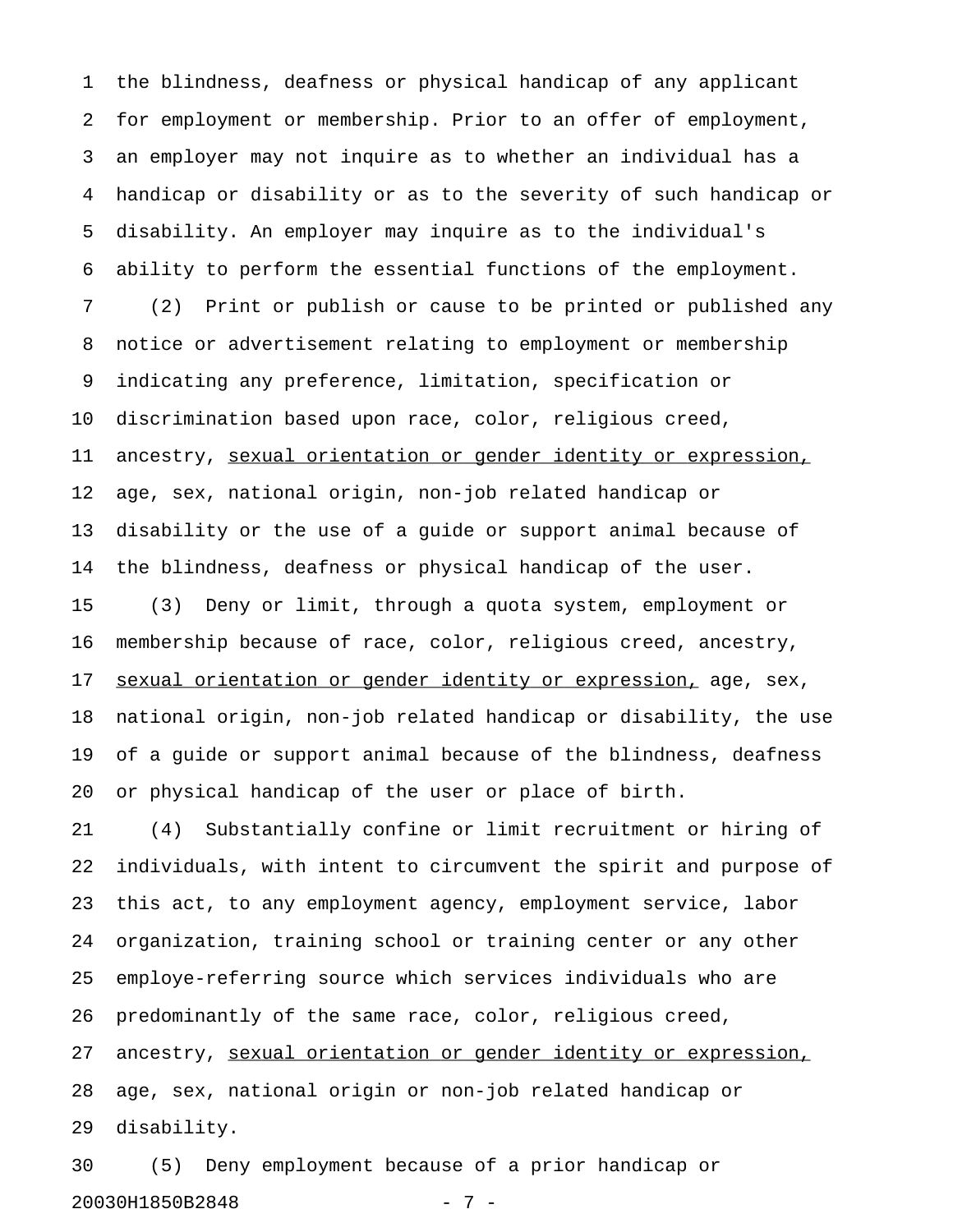1 disability.

2 Nothing in clause (b) of this section shall bar any 3 institution or organization for handicapped or disabled persons 4 from limiting or giving preference in employment or membership 5 to handicapped or disabled persons.

6 (c) For any labor organization because of the race, color, 7 religious creed, ancestry, sexual orientation or gender identity 8 or expression, age, sex, national origin, non-job related 9 handicap or disability or the use of a guide or support animal 10 because of the blindness, deafness or physical handicap of any 11 individual to deny full and equal membership rights to any 12 individual or otherwise to discriminate against such individuals 13 with respect to hire, tenure, terms, conditions or privileges of 14 employment or any other matter, directly or indirectly, related 15 to employment.

16 \* \* \*

17 (f) For any employment agency to fail or refuse to classify 18 properly, refer for employment or otherwise to discriminate 19 against any individual because of his race, color, religious 20 creed, ancestry, sexual orientation or gender identity or 21 expression, age, sex, national origin, non-job related handicap 22 or disability or the use of a guide or support animal because of 23 the blindness, deafness or physical handicap of the user. 24 (g) For any individual seeking employment to publish or 25 cause to be published any advertisement which in any manner 26 expresses a limitation or preference as to the race, color, 27 religious creed, ancestry, sexual orientation or gender identity 28 or expression, age, sex, national origin, non-job related 29 handicap or disability or the use of a guide or support animal 30 because of the blindness, deafness or physical handicap of any 20030H1850B2848 - 8 -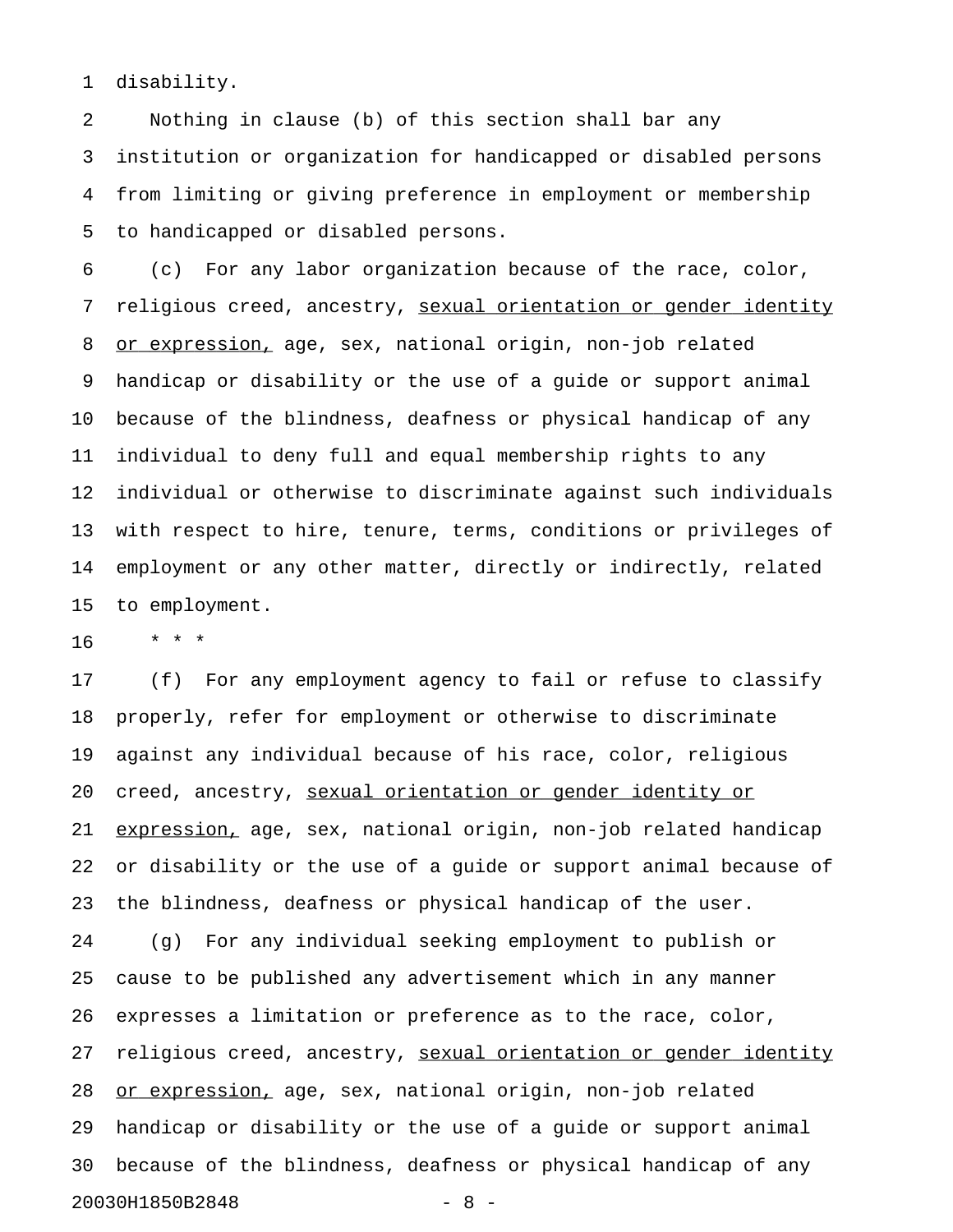1 prospective employer.

2 (h) For any person to:

3 (1) Refuse to sell, lease, finance or otherwise to deny or 4 withhold any housing accommodation or commercial property from 5 any person because of the race, color, familial status, age, 6 religious creed, ancestry, sexual orientation or gender identity 7 or expressions, sex, national origin or handicap or disability 8 of any person, prospective owner, occupant or user of such 9 housing accommodation or commercial property, or to refuse to 10 lease any housing accommodation or commercial property to any 11 person due to use of a guide animal because of the blindness or 12 deafness of the user, use of a support animal because of a 13 physical handicap of the user or because the user is a handler 14 or trainer of support or guide animals or because of the 15 handicap or disability of an individual with whom the person is 16 known to have a relationship or association.

17 (1.1) Evict or attempt to evict an occupant of any housing 18 accommodation before the end of the term of a lease because of 19 pregnancy or the birth of a child.

20 (2) Refuse to lend money, whether or not secured by mortgage 21 or otherwise for the acquisition, construction, rehabilitation, 22 repair or maintenance of any housing accommodation or commercial 23 property or otherwise withhold financing of any housing 24 accommodation or commercial property from any person because of 25 the race, color, familial status, age, religious creed, 26 ancestry, sexual orientation or gender identity or expression, 27 sex, national origin, handicap or disability of any person, the 28 use of a guide or support animal because of the blindness, 29 deafness or physical handicap of the user or because the user is 30 a handler or trainer of support or guide animals or because of 20030H1850B2848 - 9 -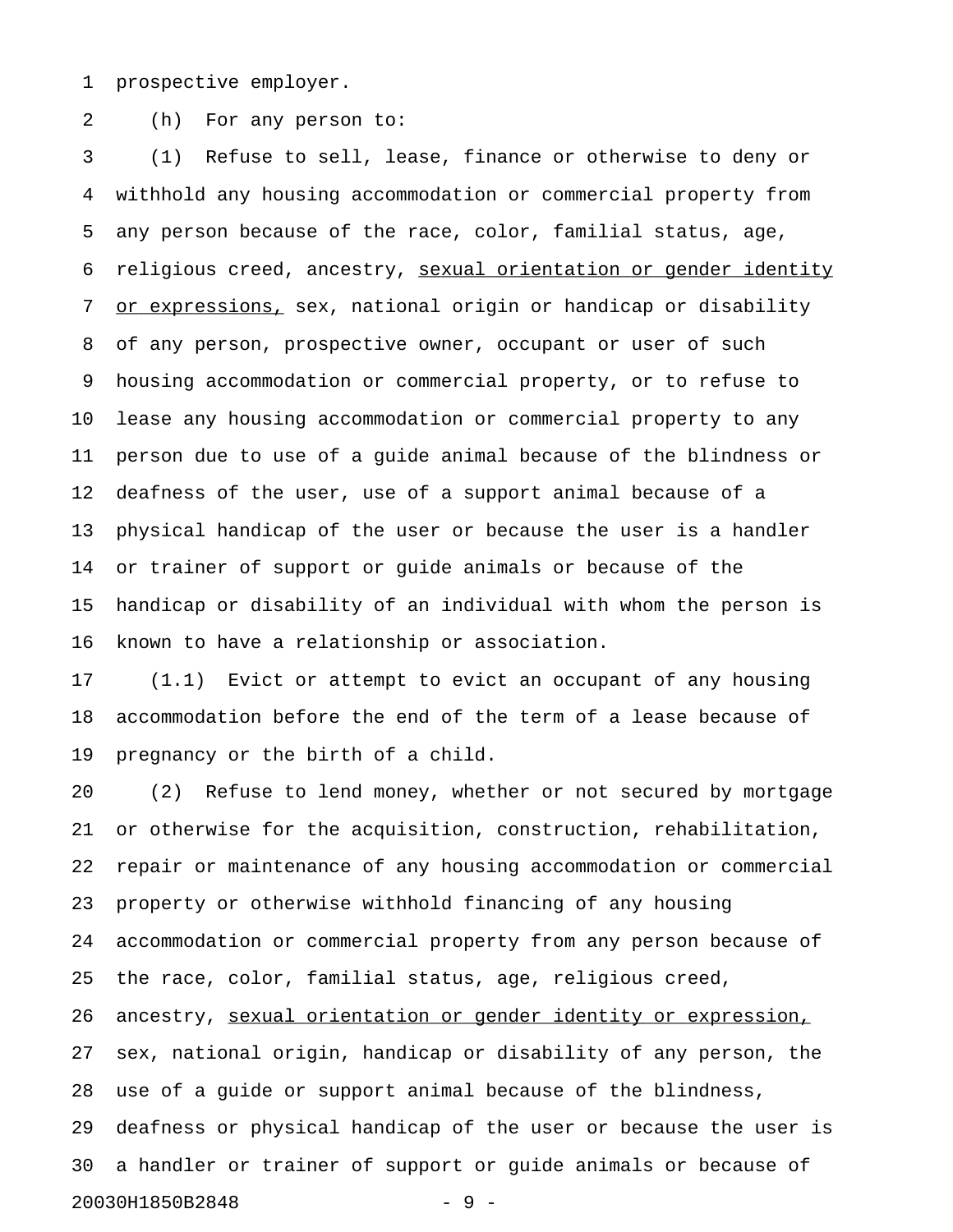1 the handicap or disability of an individual with whom the person 2 is known to have a relationship or association.

3 (3) Discriminate against any person in the terms or 4 conditions of selling or leasing any housing accommodation or 5 commercial property or in furnishing facilities, services or 6 privileges in connection with the ownership, occupancy or use of 7 any housing accommodation or commercial property because of the 8 race, color, familial status, age, religious creed, ancestry, 9 sexual orientation or gender identity or expression, sex, 10 national origin, handicap or disability of any person, the use 11 of a guide or support animal because of the blindness, deafness 12 or physical handicap of the user or because the user is a 13 handler or trainer of support or guide animals or because of the 14 handicap or disability of an individual with whom the person is 15 known to have a relationship or association.

16 (3.1) Refuse to permit, at the expense of a person with a 17 handicap, reasonable modifications of existing premises occupied 18 or to be occupied by such person if such modifications may be 19 necessary to afford such person full enjoyment of the premises, 20 except that, in the case of a rental, the landlord may, where it 21 is reasonable to do so, grant permission for a modification if 22 the renter agrees to restore the interior of the premises to the 23 condition that existed before the modification, with reasonable 24 wear and tear excepted.

25 (3.2) Refuse to make reasonable accommodations in rules, 26 policies, practices or services when such accommodations may be 27 necessary to afford such person equal opportunity to use and 28 enjoy a housing accommodation.

29 (4) Discriminate against any person in the terms or 30 conditions of any loan of money, whether or not secured by 20030H1850B2848 - 10 -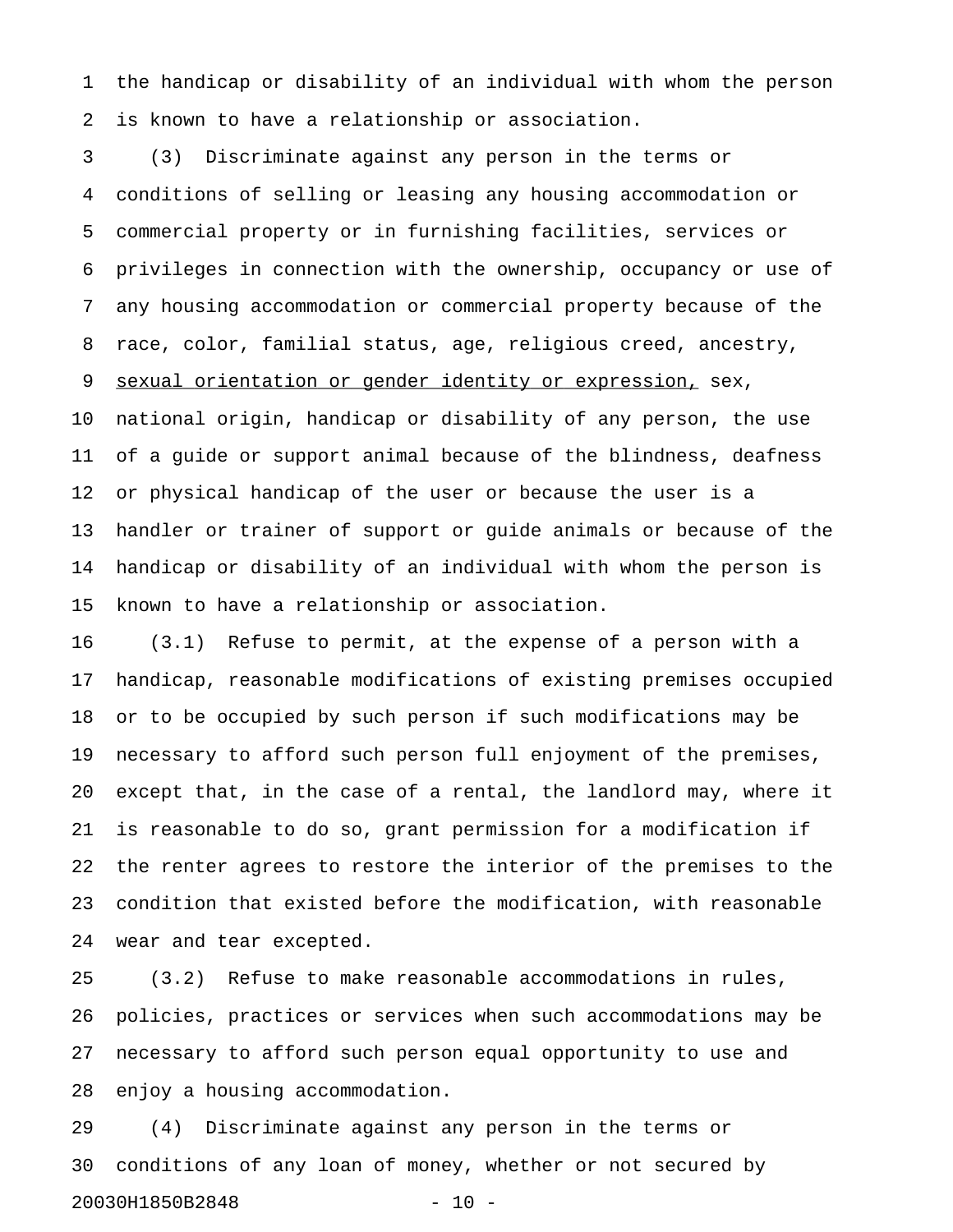1 mortgage or otherwise for the acquisition, construction, 2 rehabilitation, repair or maintenance of housing accommodation 3 or commercial property because of the race, color, familial 4 status, age, religious creed, ancestry, sexual orientation or 5 gender identity or expression, sex, national origin or handicap 6 or disability of any person, the use of a guide or support 7 animal because of the blindness, deafness or physical handicap 8 of the user or because the user is a handler or trainer of guide 9 or support animals or because of the handicap or disability of 10 an individual with whom the person is known to have a 11 relationship or association.

12 (5) Print, publish or circulate any statement or 13 advertisement: (i) relating to the sale, lease or acquisition of 14 any housing accommodation or commercial property or the loan of 15 money, whether or not secured by mortgage, or otherwise for the 16 acquisition, construction, rehabilitation, repair or maintenance 17 of any housing accommodation or commercial property which 18 indicates any preference, limitation, specification, or 19 discrimination based upon race, color, familial status, age, 20 religious creed, ancestry, sexual orientation or gender identity 21 <u>or expression,</u> sex, national origin, handicap or disability or 22 because of the handicap or disability of an individual with whom 23 the person is known to have a relationship or association, or 24 (ii) relating to the sale, lease or acquisition of any housing 25 accommodation or commercial property which indicates any 26 preference, limitation, specification or discrimination based 27 upon use of a guide or support animal because of the blindness, 28 deafness or physical handicap of the user or because the user is 29 a handler or trainer of support or guide animals.

30 (6) Make any inquiry, elicit any information, make or keep 20030H1850B2848 - 11 -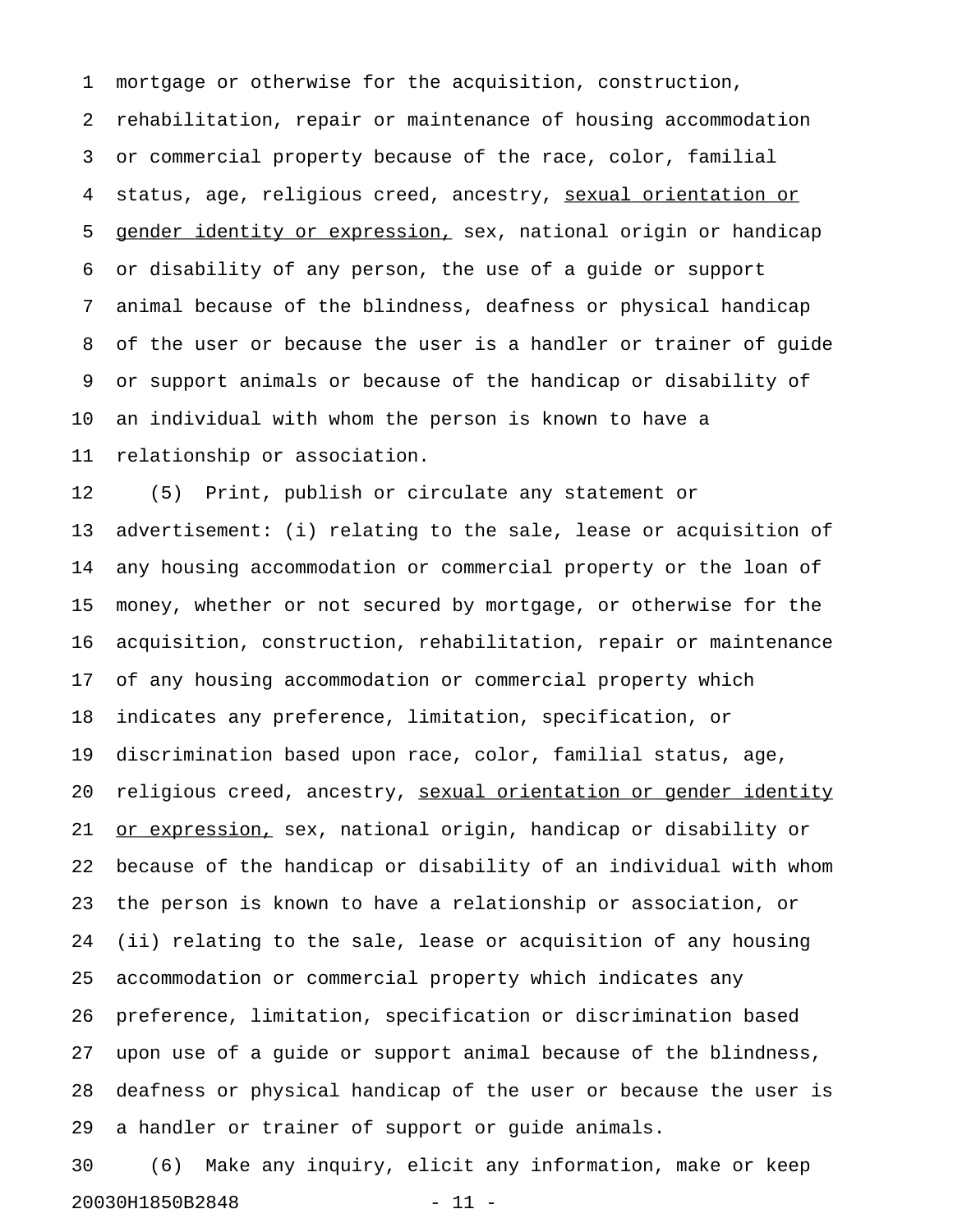1 any record or use any form of application, containing questions 2 or entries concerning race, color, familial status, age, 3 religious creed, ancestry, sexual orientation or gender identity 4 or expression, sex, national origin, handicap or disability or 5 because of the handicap or disability of an individual with whom 6 the person is known to have a relationship or association in 7 connection with the sale or lease of any housing accommodation 8 or commercial property or loan of any money, whether or not 9 secured by mortgage or otherwise for the acquisition, 10 construction, rehabilitation, repair or maintenance of any 11 housing accommodation or commercial property, or to make any 12 inquiry, elicit any information, make or keep any record or use 13 any form of application, containing questions or entries 14 concerning the use of a guide or support animal because of the 15 blindness, deafness or physical handicap of the user or because 16 the user is a handler or trainer of support or guide animals, in 17 connection with the lease of any housing accommodation or 18 commercial property.

19 (7) Construct, operate, offer for sale, lease or rent or 20 otherwise make available housing or commercial property which is 21 not accessible.

22 (8) Discriminate in real estate-related transactions, as 23 described by and subject to the following:

24 (i) It shall be unlawful for any person or other entity 25 whose business includes engaging in real estate-related 26 transactions to discriminate against any person in making 27 available such a transaction or in the terms or conditions of 28 such a transaction because of race, color, religious creed, 29 ancestry, sexual orientation or gender identity or expression, 30 national origin, sex, age, handicap or disability, use of a 20030H1850B2848 - 12 -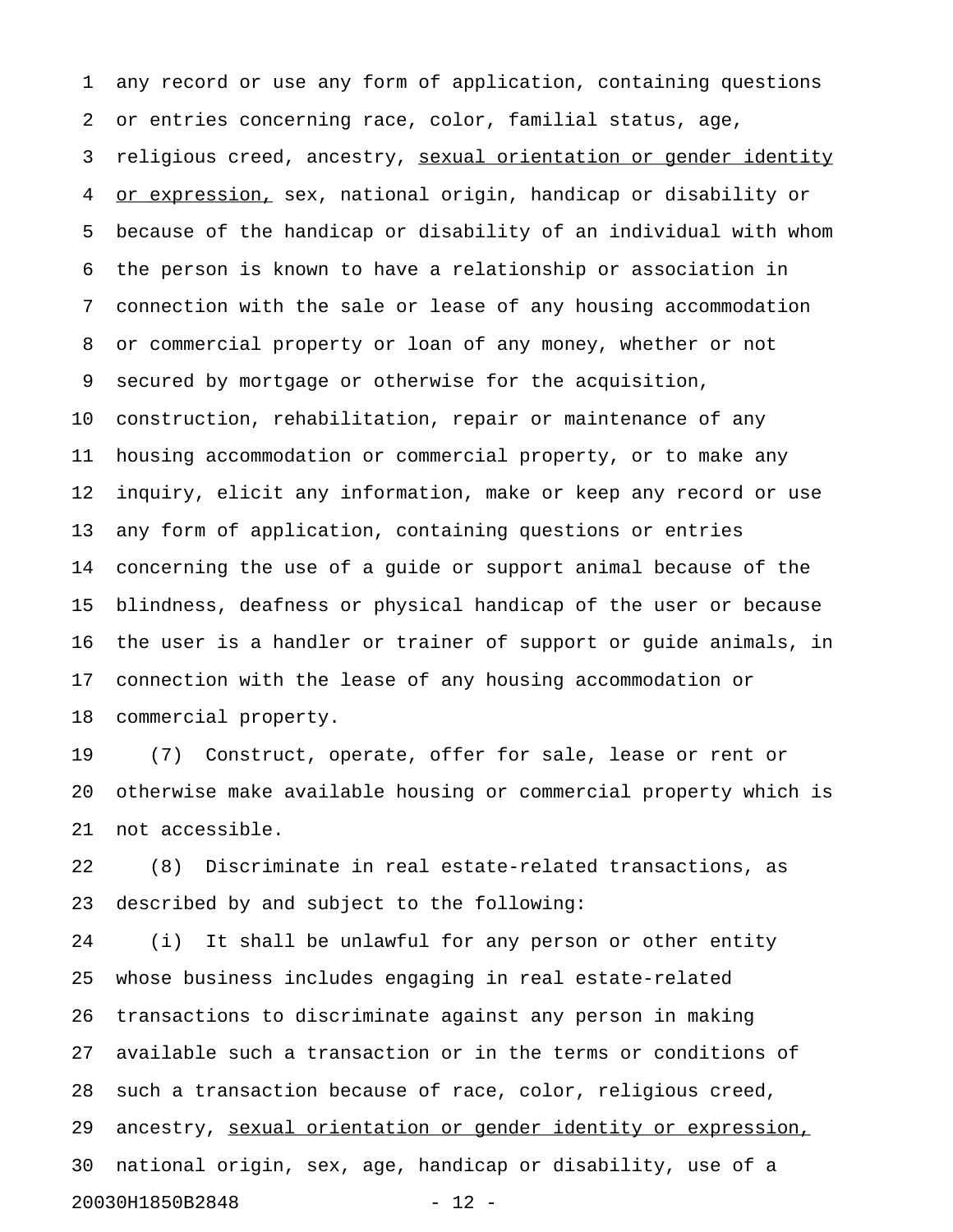1 guide or support animal because of a physical handicap or 2 because the user is a handler or trainer of guide or support 3 animals or familial status.

4 (ii) Nothing in this act prohibits a person engaged in the 5 business of furnishing appraisals of real property to take into 6 consideration factors other than race, color, religious creed, 7 ancestry, sexual orientation or gender identity or expression, 8 national origin, sex, age, handicap or disability, use of a 9 guide or support animal because of a physical handicap or 10 because the user is a handler or trainer of guide or support 11 animals or familial status.

12 (9) Nothing in this clause, regarding age or familial 13 status, shall apply with respect to housing for older persons. A 14 person shall not be held personally liable for monetary damages 15 for a violation of this act if the person reasonably relied, in 16 good faith, on the application of the exemption of this 17 subclause. A person may only prove good faith reliance on the 18 application of the exemption of this subclause by proving that 19 at the time of the act complained of all of the following 20 applied:

21 (i) The person had no actual knowledge that the housing was 22 not eligible for exemption under this subclause.

23 (ii) The owner or manager of the housing had stated 24 formally, in writing, that the housing complied with the 25 requirements for exemption under this subclause.

26 (10) Nothing in this clause shall bar any religious or 27 denominational institution or organization or any charitable or 28 educational organization which is operated, supervised or 29 controlled by or in connection with a religious organization or 30 any bona fide private or fraternal organization from giving 20030H1850B2848 - 13 -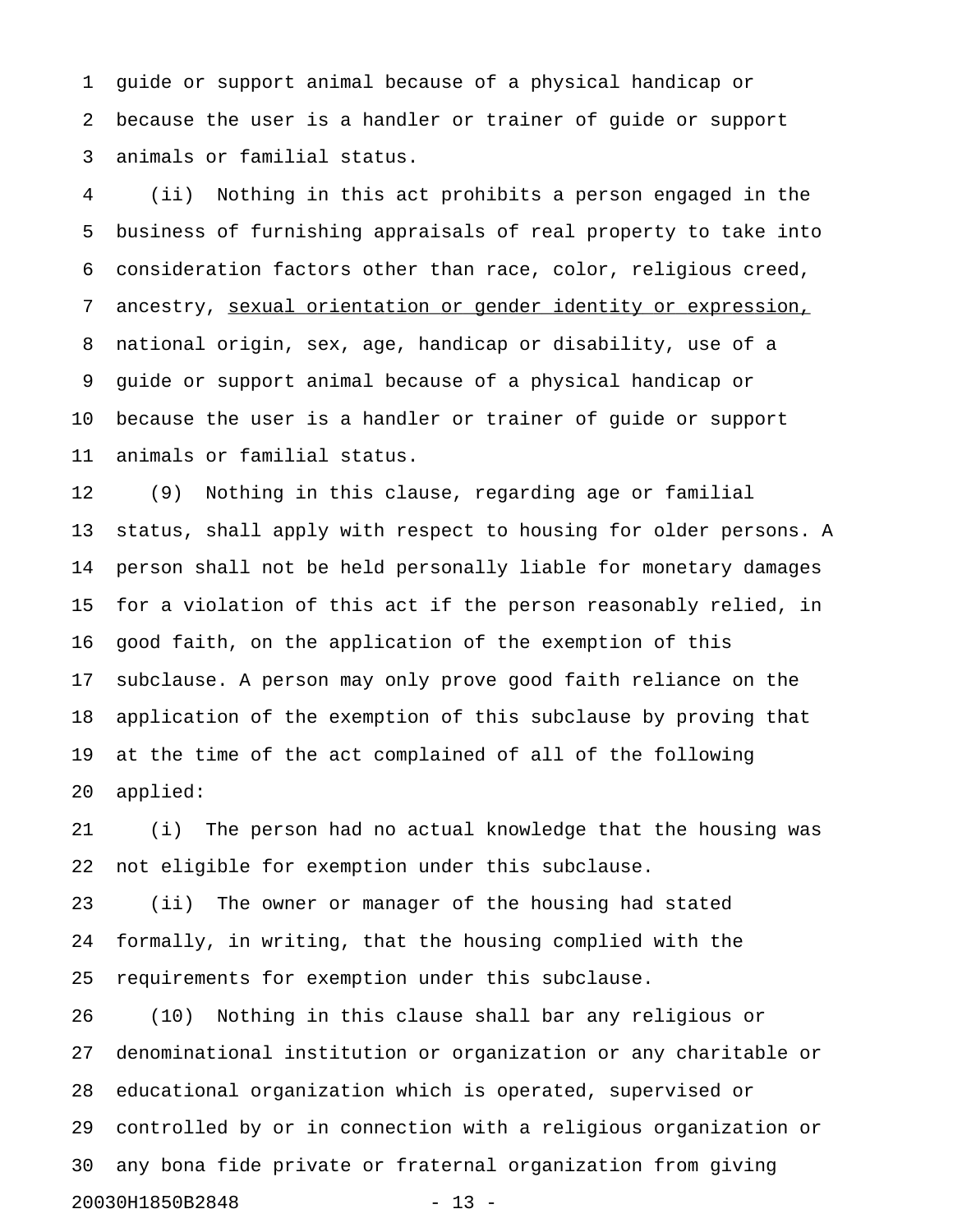1 preference to persons of the same religion or denomination or to 2 members of such private or fraternal organization or from making 3 such selection as is calculated by such organization to promote 4 the religious principles or the aims, purposes or fraternal 5 principles for which it is established or maintained. Nor shall 6 it apply to the rental of rooms in a landlord-occupied rooming 7 house with a common entrance, nor with respect to discrimination 8 based on sex, the advertising, rental or leasing of housing 9 accommodations in a single-sex dormitory or rooms in one's 10 personal residence in which common living areas are shared. 11 (11) Nothing in this act limits the applicability of the 12 Fair Housing Act and reasonable State or local restrictions on 13 the maximum number of occupants permitted to occupy a dwelling 14 or a reasonable restriction relating to health or safety 15 standards or business necessity. Owners and managers of 16 dwellings may develop and implement reasonable occupancy and 17 safety standards based on factors such as the number and size of 18 sleeping areas or bedrooms and the overall size of a dwelling 19 unit so long as the standards do not violate the Fair Housing 20 Act or State or local restrictions.

21 (i) For any person being the owner, lessee, proprietor, 22 manager, superintendent, agent or employe of any public 23 accommodation, resort or amusement to:

24 (1) Refuse, withhold from, or deny to any person because of 25 his race, color, sex, religious creed, ancestry, sexual 26 orientation or gender identity or expression, national origin, 27 or handicap or disability, or to any person due to use of a 28 guide or support animal because of the blindness, deafness or 29 physical handicap of the user or because the user is a handler 30 or trainer of support or guide animals, either directly or 20030H1850B2848 - 14 -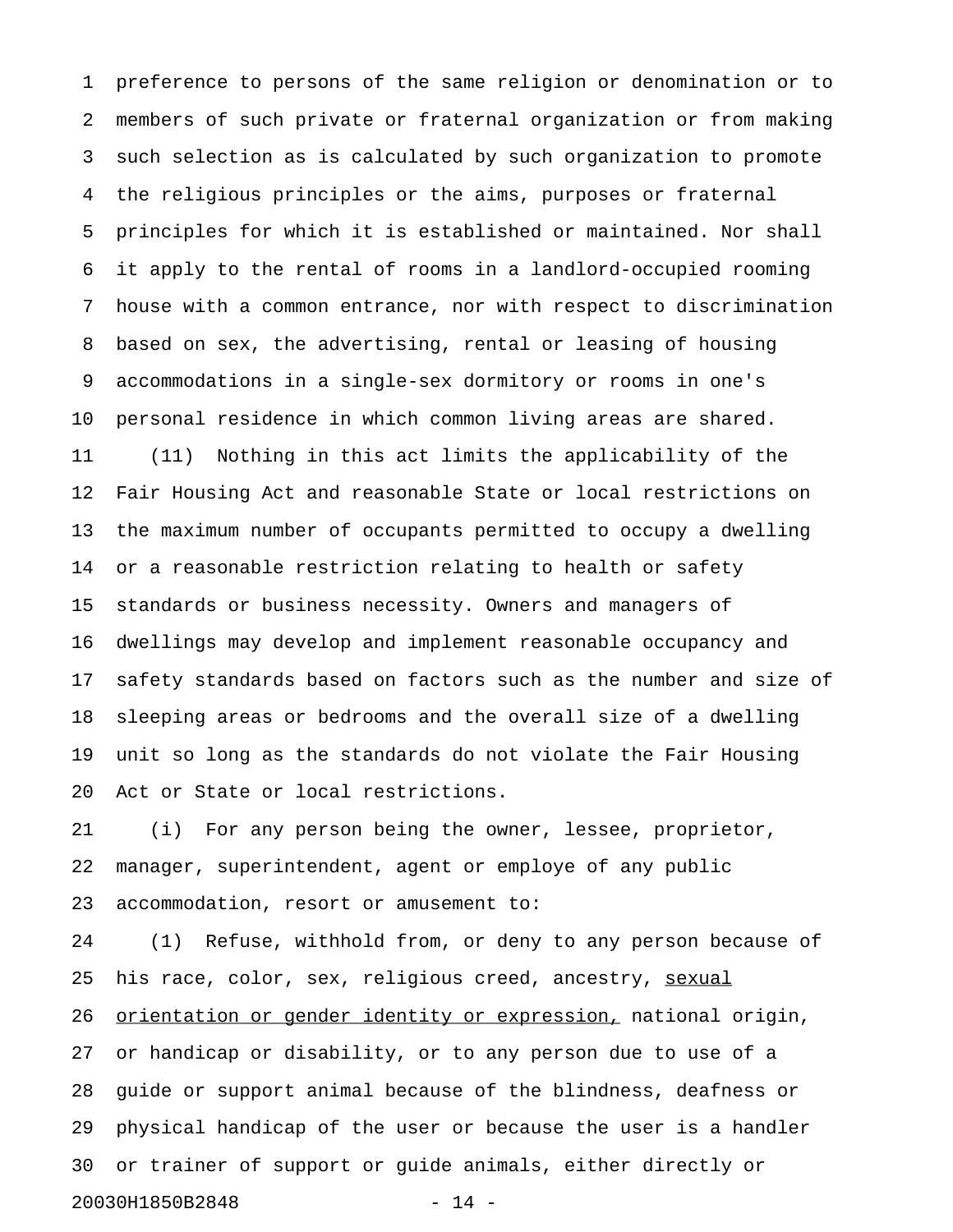1 indirectly, any of the accommodations, advantages, facilities or 2 privileges of such public accommodation, resort or amusement.

3 (2) Publish, circulate, issue, display, post or mail, either 4 directly or indirectly, any written or printed communication, 5 notice or advertisement to the effect that any of the 6 accommodations, advantages, facilities and privileges of any 7 such place shall be refused, withheld from or denied to any 8 person on account of race, color, religious creed, sex, 9 ancestry, sexual orientation or gender identity or expression, 10 national origin or handicap or disability, or to any person due 11 to use of a guide or support animal because of the blindness, 12 deafness or physical handicap of the user, or because the user 13 is a handler or trainer of support or guide animals, or that the 14 patronage or custom thereat of any person, belonging to or 15 purporting to be of any particular race, color, religious creed, 16 sex, ancestry, sexual orientation or gender identity or 17 expression, national origin or handicap or disability, or to any 18 person due to use of a guide or support animal because of the 19 blindness, deafness or physical handicap of the user or because 20 the user is a handler or trainer of support or guide animals, is 21 unwelcome, objectionable or not acceptable, desired or 22 solicited.

23 (3) Exclude or otherwise deny equal goods, services, 24 facilities, privileges, advantages, accommodations or other 25 opportunities to a person because of the handicap or disability 26 of an individual with whom the person is known to have a 27 relationship or association.

28 (4) Construct, operate or otherwise make available such 29 place of public accommodation, resort or amusement which is not 30 accessible.

20030H1850B2848 - 15 -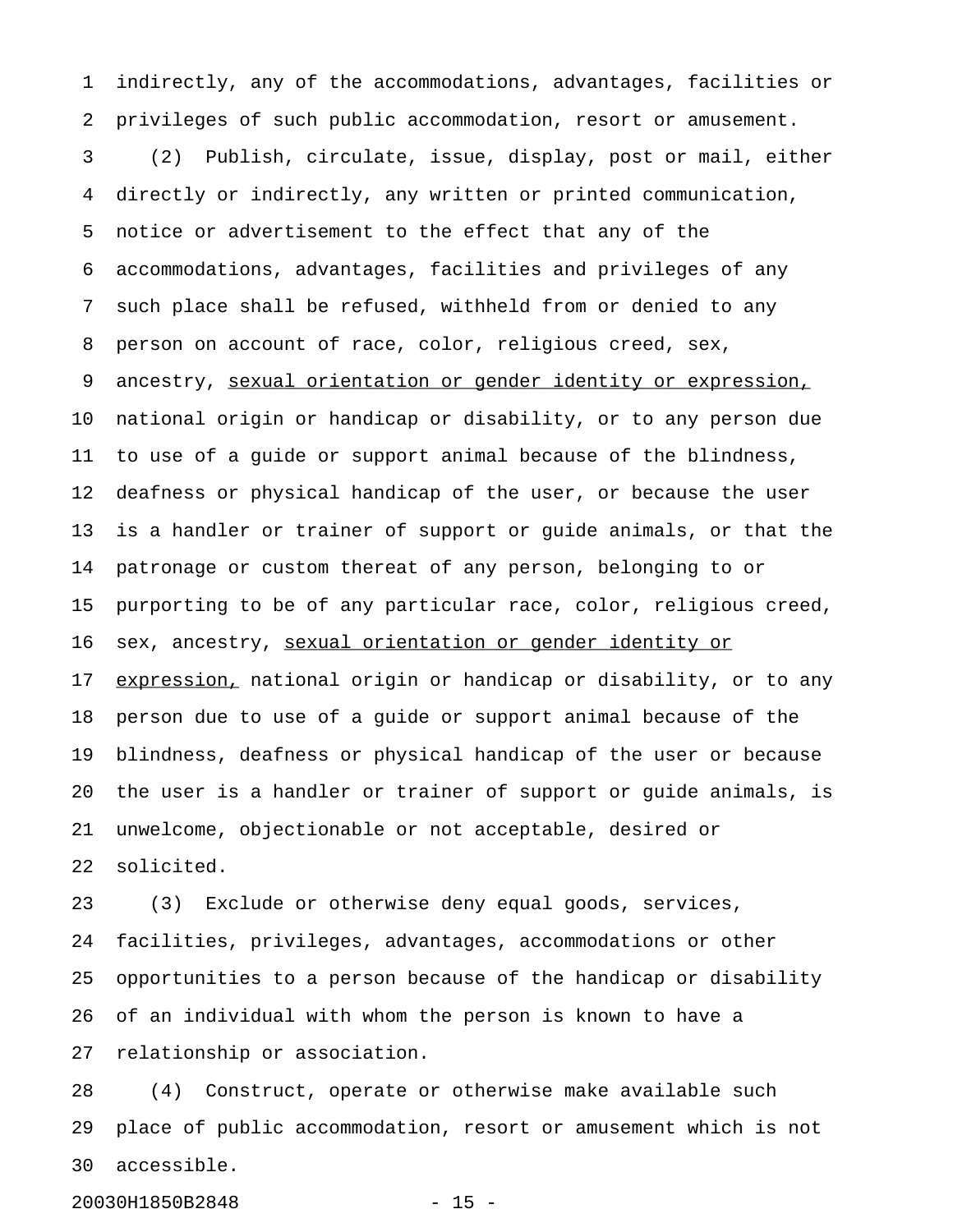1 \* \* \*

2 Section 4. Sections 5.3 and 7(i), (j) and (k) of the act, 3 amended December 20, 1991 (P.L.414, No.51), are amended to read: 4 Section 5.3. Prohibition of Certain Real Estate Practices.-- 5 It shall be an unlawful discriminatory practice for any person 6 to:

7 (a) Induce, solicit or attempt to induce or solicit for 8 commercial profit any listing, sale or transaction involving any 9 housing accommodation or commercial property by representing 10 that such housing accommodation or commercial property is within 11 any neighborhood, community or area adjacent to any other area 12 in which there reside, or do not reside, persons of a particular 13 race, color, familial status, age, religious creed, ancestry, 14 sexual orientation or gender identity or expression, sex, 15 national origin, handicap or disability, or who are guide or 16 support animal dependent.

17 (b) Discourage, or attempt to discourage, for commercial 18 profit, the purchase or lease of any housing accommodation or 19 commercial property by representing that such housing 20 accommodation or commercial property is within any neighborhood, 21 community or area adjacent to any other area in which there 22 reside, or may in the future reside in increased or decreased 23 numbers, persons of a particular race, color, familial status, 24 age, religious creed, ancestry, sexual orientation or gender 25 identity or expression, sex, national origin, handicap or 26 disability, or who are guide or support animal dependent. 27 (c) Misrepresent, create or distort a circumstance, 28 condition or incident for the purpose of fostering the 29 impression or belief, on the part of any owner, occupant or 30 prospective owner or occupant of any housing accommodation or 20030H1850B2848 - 16 -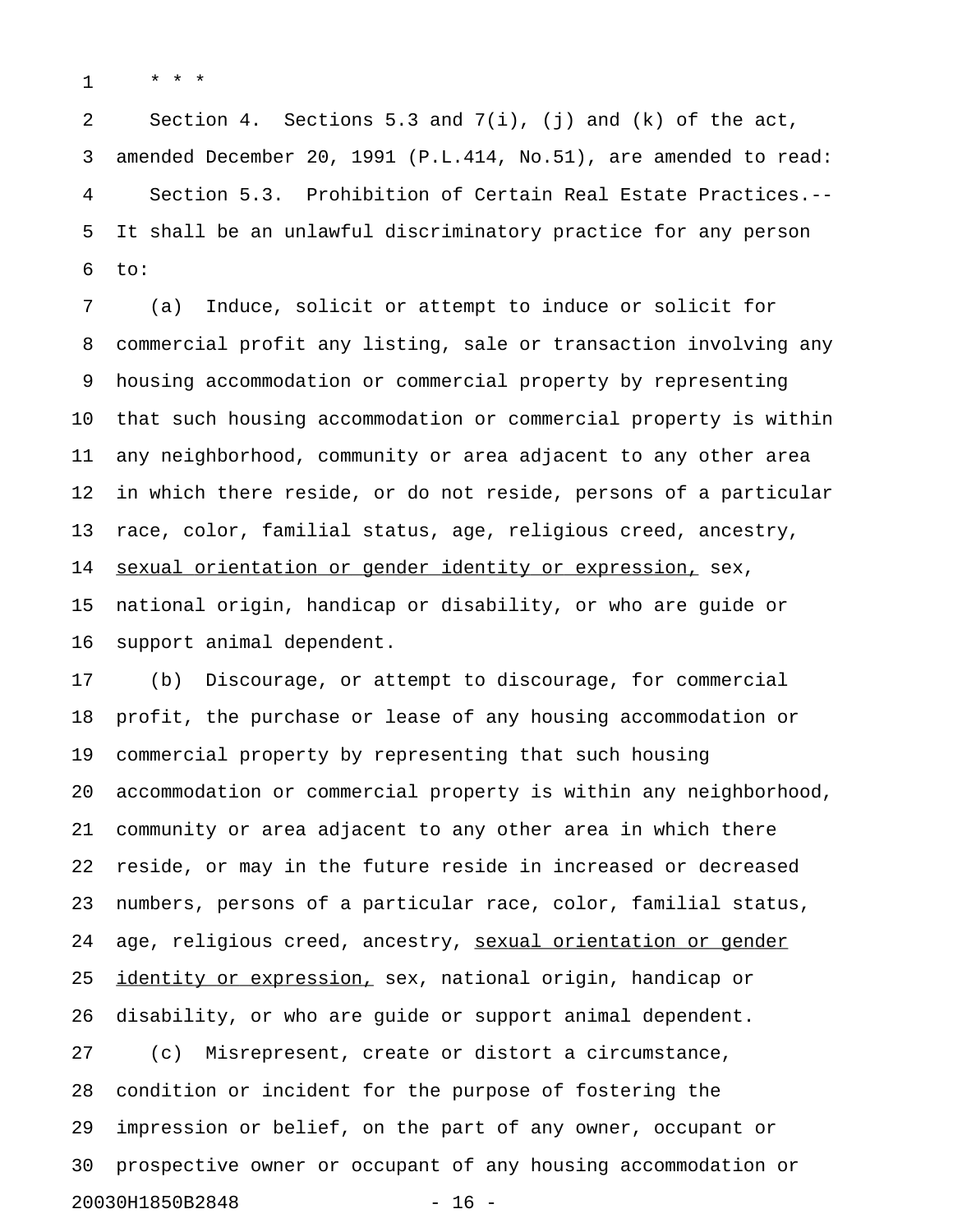1 commercial property, that such housing accommodation or 2 commercial property is within any neighborhood, community or 3 area adjacent to any other area which would be adversely 4 impacted by the residence, or future increased or decreased 5 residence, of persons of a particular race, color, familial 6 status, age, religious creed, ancestry, sexual orientation or 7 gender identity or expression, sex, national origin, handicap or 8 disability, or who are guide or support animal dependent within 9 such neighborhood, community or area.

10 (d) In any way misrepresent or otherwise misadvertise within 11 a neighborhood or community, whether or not in writing, that any 12 housing accommodation or commercial property within such 13 neighborhood or community is available for inspection, sale, 14 lease, sublease or other transfer, in any context where such 15 misrepresentation or misadvertising would have the effect of 16 fostering an impression or belief that there has been or will be 17 an increase in real estate activity within such neighborhood or 18 community due to the residence, or anticipated increased or 19 decreased residence, of persons of a particular race, color, 20 familial status, age, religious creed, ancestry, sexual 21 orientation or gender identity or expression, sex, national 22 origin, handicap or disability, or the use of a guide or support 23 animal because of the blindness, deafness or physical handicap 24 of the user.

25 Section 7. Powers and Duties of the Commission.--The 26 Commission shall have the following powers and duties: 27 \* \* \*

28 (i) To create such advisory agencies and conciliation 29 councils, local or state-wide, as will aid in effectuating the 30 purposes of this act. The Commission may itself or it may 20030H1850B2848 - 17 -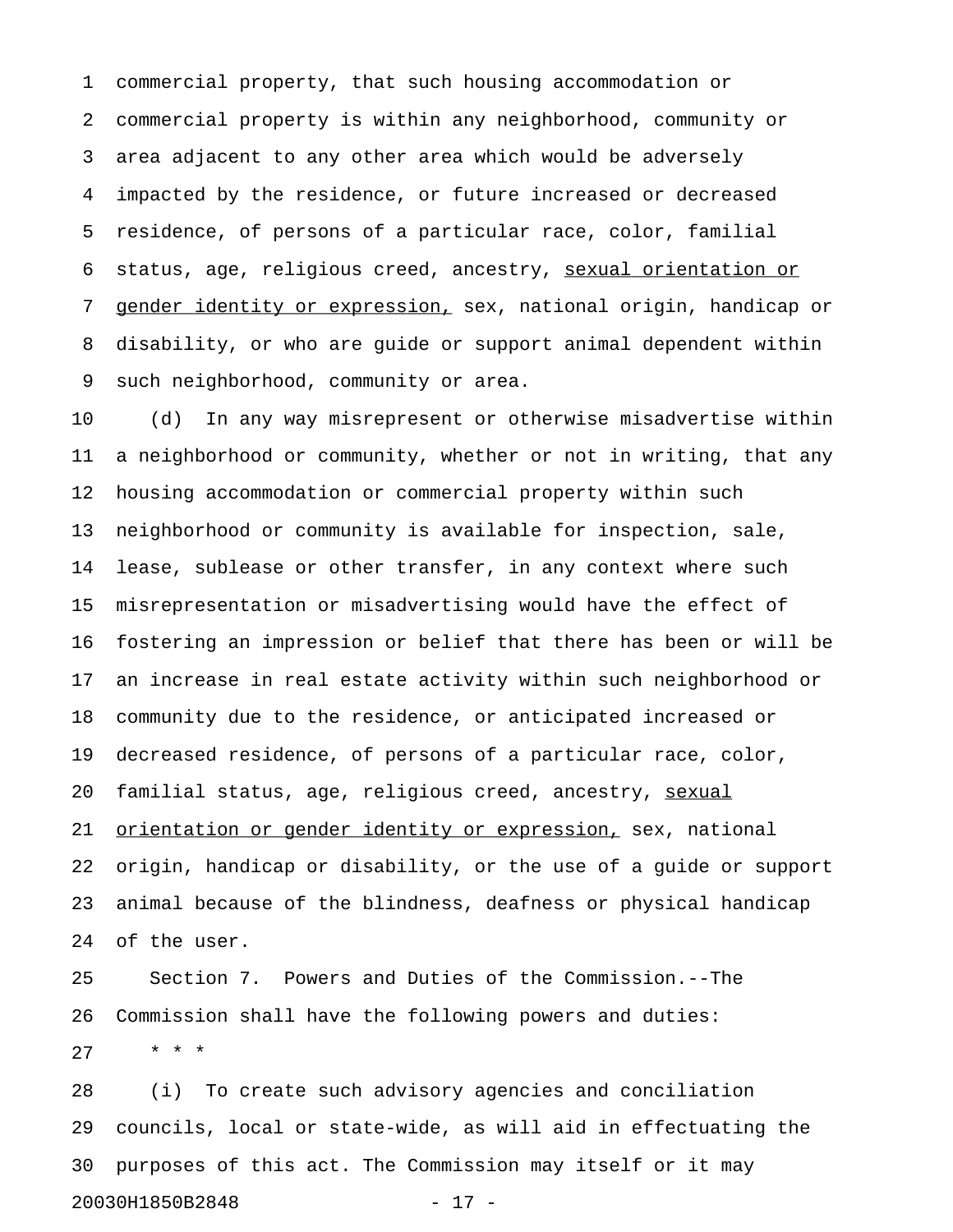1 empower these agencies and councils to (1) study the problems of 2 discrimination in all or specific fields of human relationships 3 when based on race, color, familial status, religious creed, 4 ancestry, sexual orientation or gender identity or expression, 5 age, sex, national origin or handicap or disability, and (2) 6 foster, through community effort or otherwise, good will among 7 the groups and elements of the population of the State. Such 8 agencies and councils may make recommendations to the Commission 9 for the development of policies and procedure in general. 10 Advisory agencies and conciliation councils created by the 11 Commission shall be composed of representative citizens, serving 12 without pay, but the Commission may make provision for technical 13 and clerical assistance to such agencies and councils, and for 14 the payment of the expenses of such assistance.

15 (j) To issue such publications and such results of 16 investigations and research as, in its judgment, will tend to 17 promote good will and minimize or eliminate discrimination 18 because of race, color, familial status, religious creed, 19 ancestry, sexual orientation or gender identity or expression, 20 age, sex, national origin or handicap or disability. 21 (k) To submit an annual report for each fiscal year by the 22 following March 31 to the General Assembly, the Labor and 23 Industry Committee of the Senate and the State Government 24 Committee of the House of Representatives and the Governor 25 describing in detail the types of complaints received, the 26 investigations, status of cases, Commission action which has 27 been taken, how many were found to have probable cause, how many 28 were resolved by public hearing and the length of time from the 29 initial complaint to final Commission resolution. It shall also 30 contain recommendations for such further legislation concerning 20030H1850B2848 - 18 -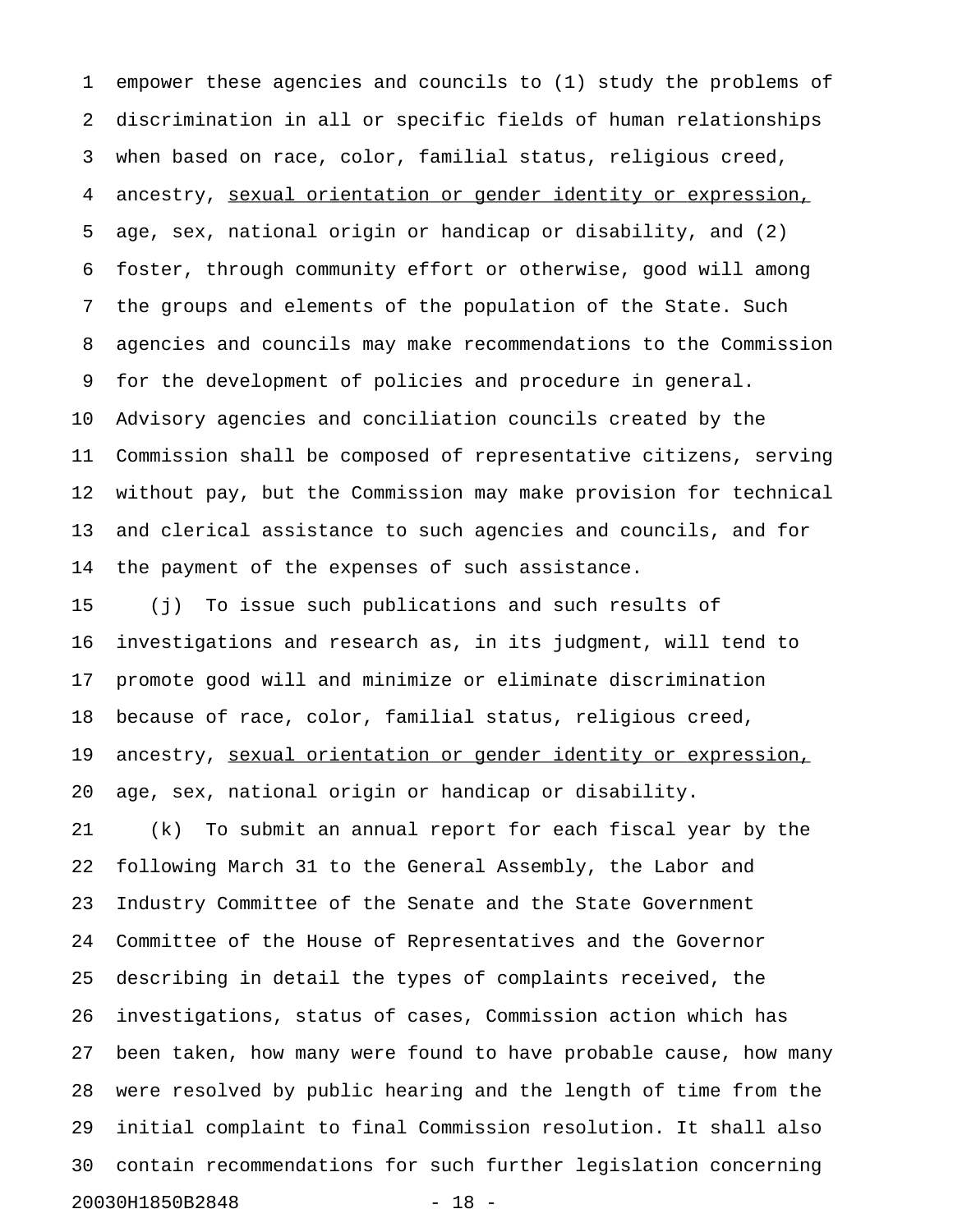1 abuses and discrimination because of race, color, familial 2 status, religious creed, ancestry, sexual orientation or gender 3 identity or expressions, national origin, age, sex, handicap or 4 disability or the use of a guide or support animal because of 5 the blindness, deafness or physical handicap of the user or 6 because the user is a handler or trainer of support or guide 7 animals, as may be desirable.

8 \* \* \*

9 Section 5. Section 8 of the act, amended July 12, 1996 10 (P.L.684, No.117), is amended to read:

11 Section 8. Educational Program.--The Commission, in 12 cooperation with the Department of Education, is authorized to 13 recommend a multicultural educational program, designed for the 14 students of the schools in this Commonwealth and for all other 15 residents thereof, with emphasis on foreign cultural and 16 language studies, as well as on the basic shared precepts and 17 principles of United States culture, in order to promote 18 cultural understanding and appreciation and to further good will 19 among all persons, without regard to race, color, familial 20 status, religious creed, ancestry, sexual orientation or gender 21 identity or expression, age, sex, national origin, handicap or 22 disability.

23 Section 6. Sections 9(f), (f.1) and (f.2) and 12 of the act, 24 amended December 20, 1991 (P.L.414, No.51), are amended to read: 25 Section 9. Procedure.--\* \* \*

26 (f) (1) If, upon all the evidence at the hearing, the 27 Commission shall find that a respondent has engaged in or is 28 engaging in any unlawful discriminatory practice as defined in 29 this act, the Commission shall state its findings of fact, and 30 shall issue and cause to be served on such respondent an order 20030H1850B2848 - 19 -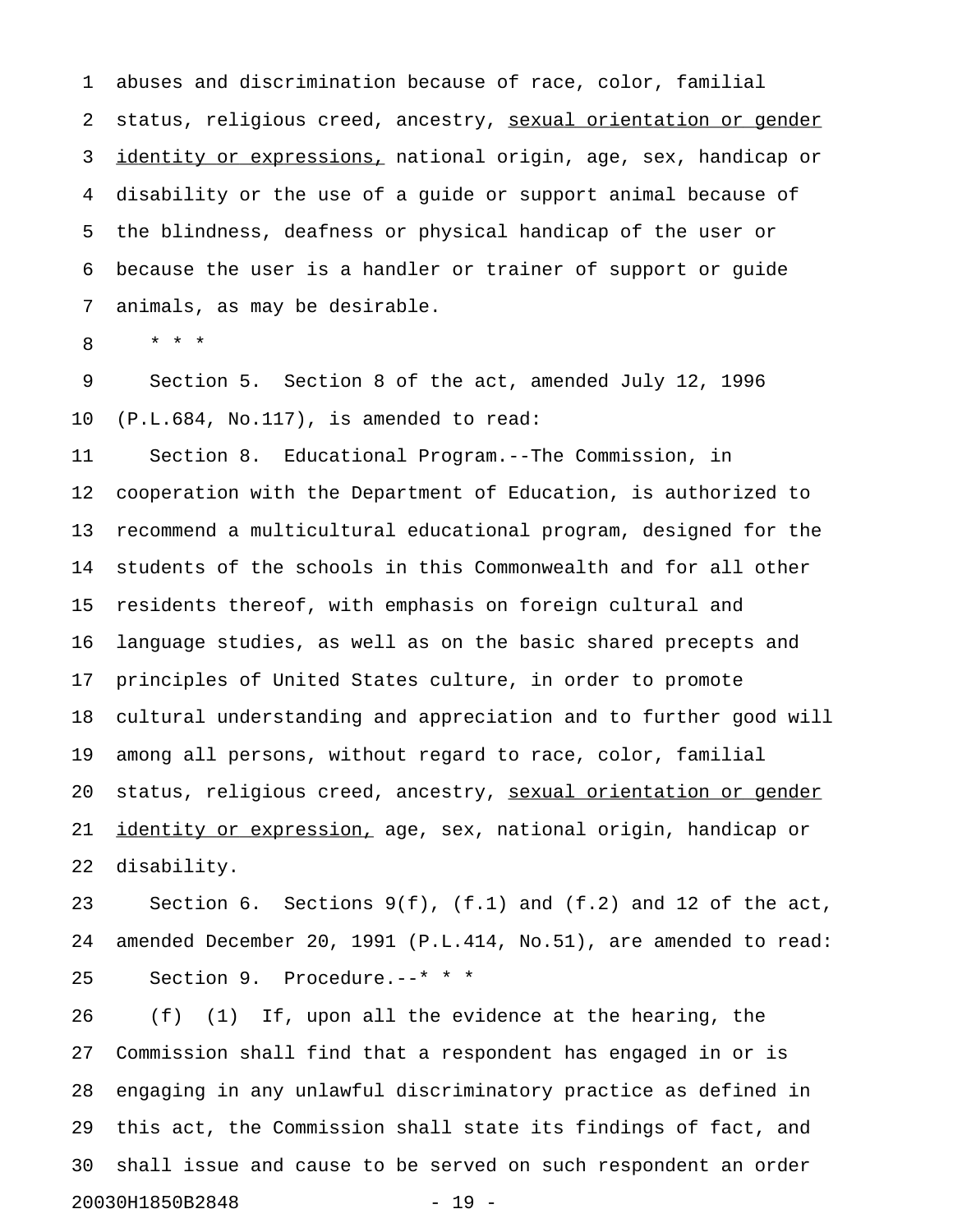1 requiring such respondent to cease and desist from such unlawful 2 discriminatory practice and to take such affirmative action, 3 including, but not limited to, reimbursement of certifiable 4 travel expenses in matters involving the complaint, compensation 5 for loss of work in matters involving the complaint, hiring, 6 reinstatement or upgrading of employes, with or without back 7 pay, admission or restoration to membership in any respondent 8 labor organization, the making of reasonable accommodations, or 9 selling or leasing specified housing accommodations or 10 commercial property upon such equal terms and conditions and 11 with such equal facilities, services and privileges or lending 12 money, whether or not secured by mortgage or otherwise for the 13 acquisition, construction, rehabilitation, repair or maintenance 14 of housing accommodations or commercial property, upon such 15 equal terms and conditions to any person discriminated against 16 or all persons, and any other verifiable, reasonable out-of-17 pocket expenses caused by such unlawful discriminatory practice, 18 [provided that, in those cases alleging a violation of section 19 5(d), (e) or (h) or 5.3 where the underlying complaint is a 20 violation of section  $5(h)$  or 5.3, the Commission may]  $shall$ 21 award actual damages, including damages caused by humiliation 22 and embarrassment, and punitive damages as, in the judgment of 23 the Commission, will effectuate the purposes of this act, and 24 including a requirement for report of the manner of compliance. 25 (2) Such order may also assess a civil penalty against the 26 respondent in a complaint of discrimination filed under sections 27 5(h) or 5.3:

28 (i) in an amount not exceeding ten thousand dollars 29 (\$10,000) if the respondent has not been adjudged to have 30 committed any prior discriminatory practice;

```
20030H1850B2848 - 20 -
```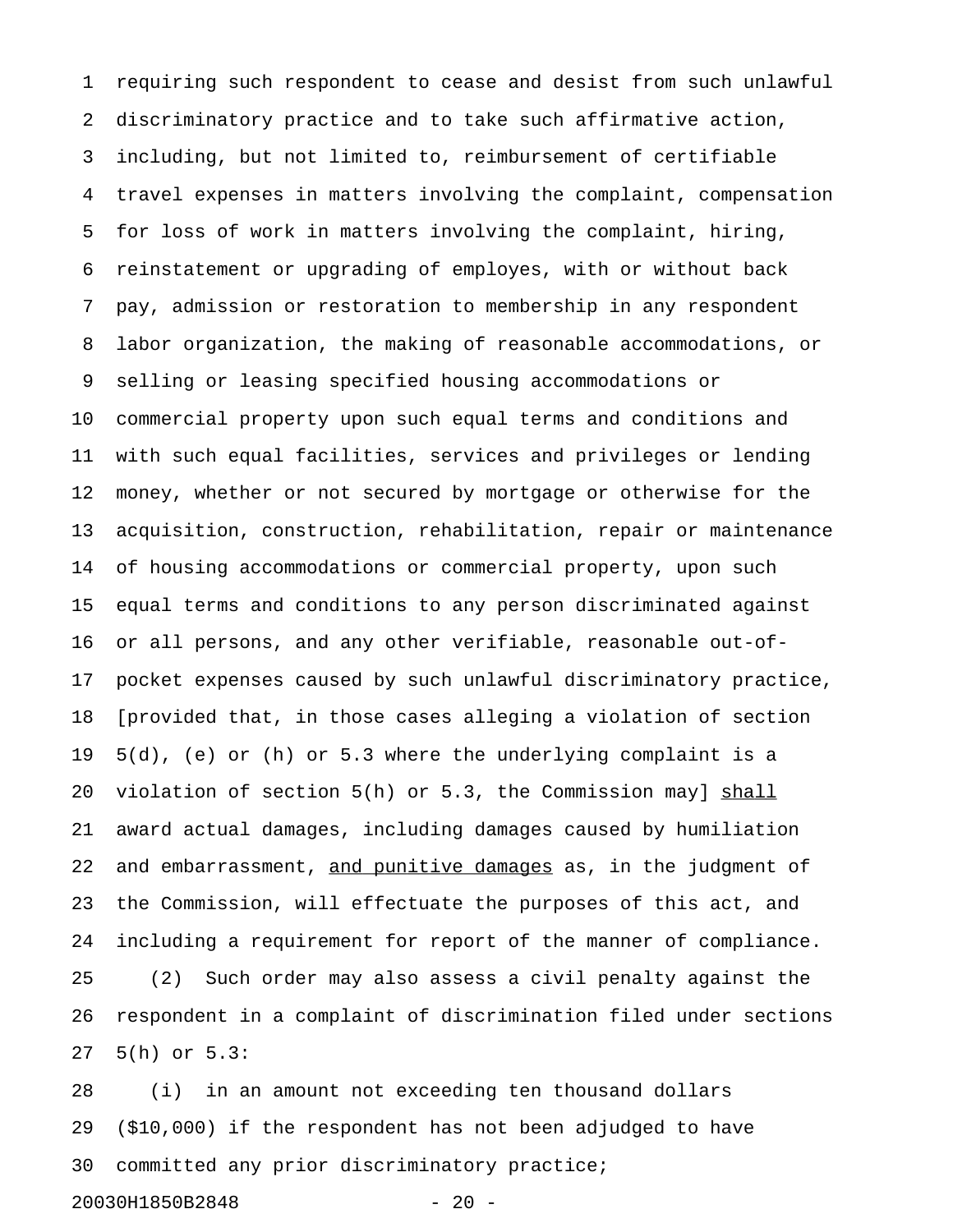1 (ii) in an amount not exceeding twenty-five thousand dollars 2 (\$25,000) if the respondent has been adjudged to have committed 3 one other discriminatory practice during the five-year period 4 ending on the date of this order; or

5 (iii) in an amount not exceeding fifty thousand dollars 6 (\$50,000) if the respondent has been adjudged to have committed 7 more than one other discriminatory practice during the seven-8 year period ending on the date of this order.

9 If, however, the acts constituting the discriminatory practice 10 that is the object of the charge are committed by the same 11 natural person who has been previously adjudged to have 12 committed acts constituting a discriminatory practice, then the 13 civil penalties set forth in subparagraphs (ii) and (iii) may be 14 imposed without regard to the period of time within which any 15 subsequent discriminatory practice occurred.

16 (3) When the respondent is a licensee of the Commonwealth, 17 the Commission shall inform the appropriate State licensing 18 authority of the order with the request that the licensing 19 authority take such action as it deems appropriate against such 20 licensee. An appeal from the Commission's order shall act as a 21 supersedeas and stay such action by the State licensing 22 authority until a final decision on said appeal.

23 (4) If, upon all the evidence, the Commission shall find 24 that a respondent has not engaged in any such unlawful 25 discriminatory practice, the Commission shall state its findings 26 of fact, and shall issue and cause to be served on the 27 complainant an order dismissing the said complaint as to such 28 respondent.

29 (f.1) If, upon all the evidence at the hearing, [in those 30 cases alleging a violation of section 5(d), (e), (h) or 5.3 20030H1850B2848 - 21 -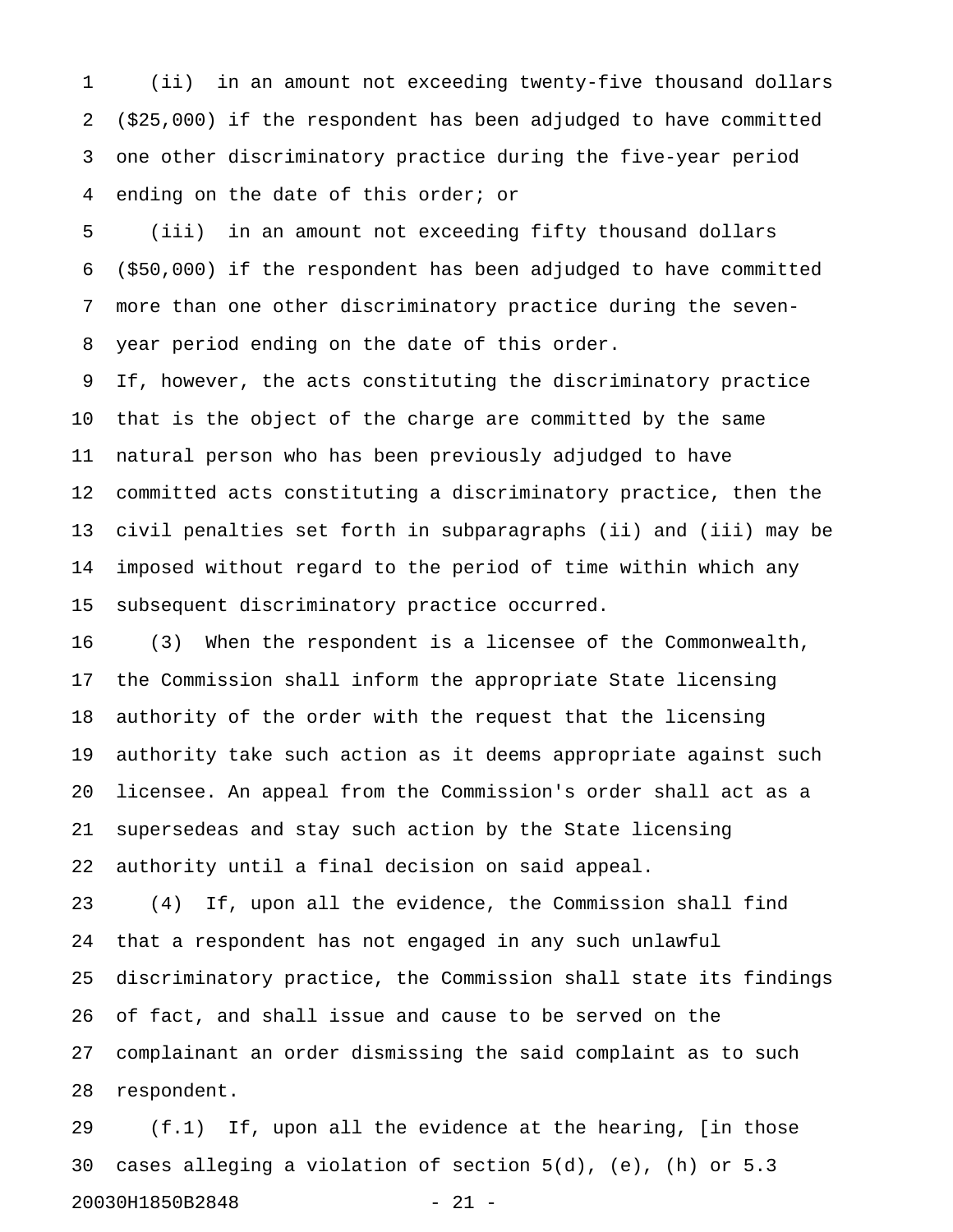1 where the underlying complaint is a violation of section 5(h) or 2 5.3,] the Commission finds that a respondent has engaged in or 3 is engaging in any unlawful discriminatory practice as defined 4 in this act, the Commission may award attorney fees and costs to 5 prevailing complainants.

6 (f.2) If, upon all the evidence at the hearing, [in those 7 cases alleging a violation of section 5(d), (e), (h) or 5.3 8 where the underlying complaint is a violation of section 5(h) or 9 5.3,] the Commission finds that a respondent has not engaged in 10 or is not engaging in any unlawful discriminatory practice as 11 defined in this act, the Commission may award attorney fees and 12 costs to a prevailing respondent if the respondent proves that 13 the complaint was brought in bad faith.

14 \* \* \*

15 Section 12. Construction and Exclusiveness of Remedy.-- 16 (a) The provisions of this act shall be construed liberally 17 for the accomplishment of the purposes thereof, and any law 18 inconsistent with any provisions hereof shall not apply.

19 (b) Except as provided in subsection (c), nothing contained 20 in this act shall be deemed to repeal or supersede any of the 21 provisions of any existing or hereafter adopted municipal 22 ordinance, municipal charter or of any law of this Commonwealth 23 relating to discrimination because of race, color, familial 24 status, religious creed, ancestry, sexual orientation or gender 25 identity or expression, age, sex, national origin or handicap or 26 disability, but as to acts declared unlawful by section five of 27 this act the procedure herein provided shall, when invoked, be 28 exclusive and the final determination therein shall exclude any 29 other action, civil or criminal, based on the same grievance of 30 the complainant concerned. If the complainant institutes any 20030H1850B2848 - 22 -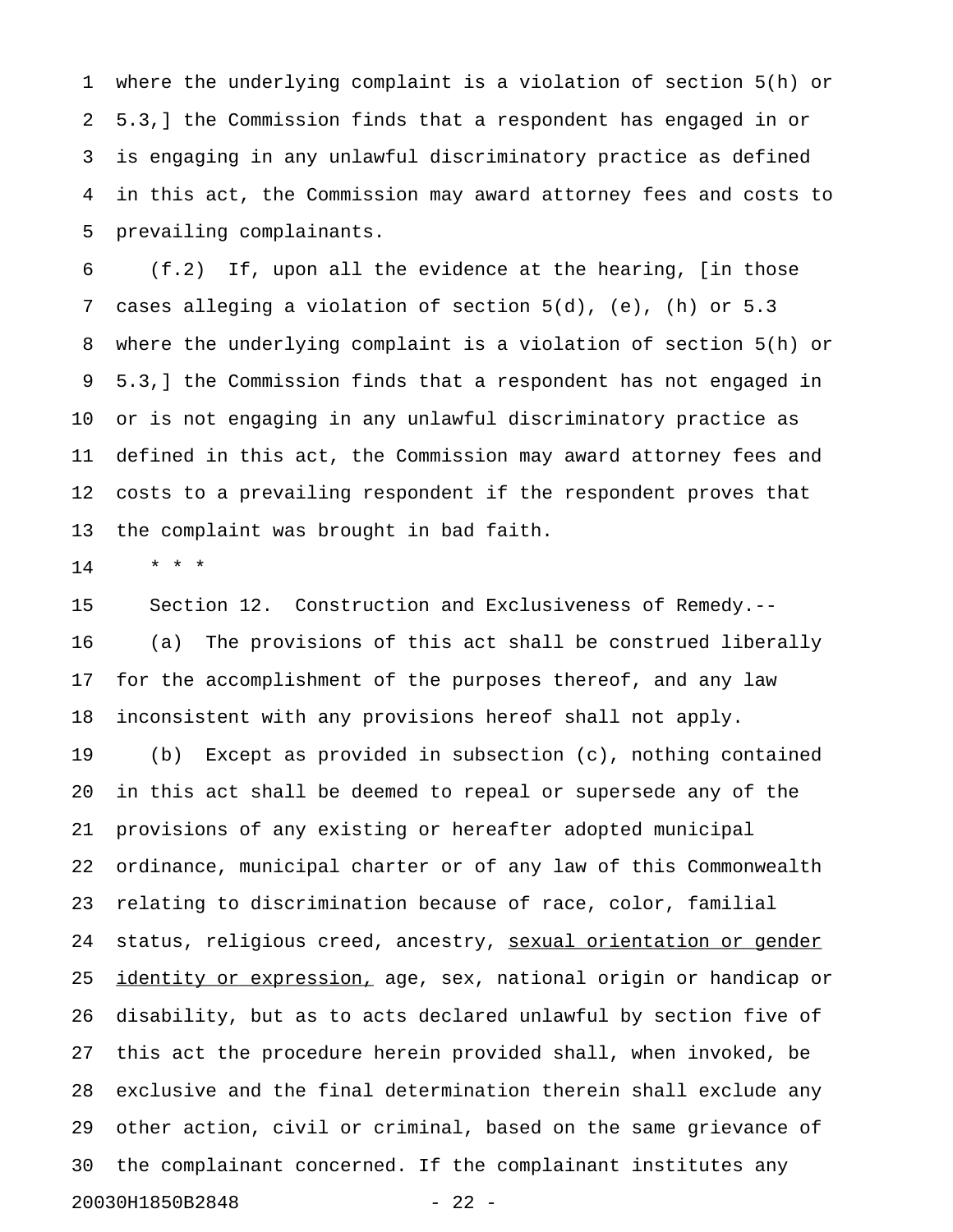1 action based on such grievance without resorting to the 2 procedure provided in this act, such complainant may not 3 subsequently resort to the procedure herein. In the event of a 4 conflict between the interpretation of a provision of this act 5 and the interpretation of a similar provision contained in any 6 municipal ordinance, the interpretation of the provision in this 7 act shall apply to such municipal ordinance.

8 (c) (1) In cases involving a claim of discrimination, if a 9 complainant invokes the procedures set forth in this act, that 10 individual's right of action in the courts of the Commonwealth 11 shall not be foreclosed. If within one (1) year after the filing 12 of a complaint with the Commission, the Commission dismisses the 13 complaint or has not entered into a conciliation agreement to 14 which the complainant is a party, the Commission must so notify 15 the complainant. On receipt of such a notice the complainant 16 shall be able to bring an action in the courts of common pleas 17 of the Commonwealth based on the right to freedom from 18 discrimination granted by this act. The complainant has the 19 <u>right to a jury trial in an action brought in the courts of</u> 20 common pleas of the Commonwealth in an action under this

21 subsection.

22 (2) An action under this subsection shall be filed within 23 two years after the date of notice from the Commission closing 24 the complaint. Any complaint so filed shall be served on the 25 Commission at the time the complaint is filed in court. The 26 Commission shall notify the complainant of this requirement. 27 (3) If the court finds that the respondent has engaged in or 28 is engaging in an unlawful discriminatory practice charged in 29 the complaint, the court shall enjoin the respondent from 30 engaging in such unlawful discriminatory practice and order 20030H1850B2848 - 23 -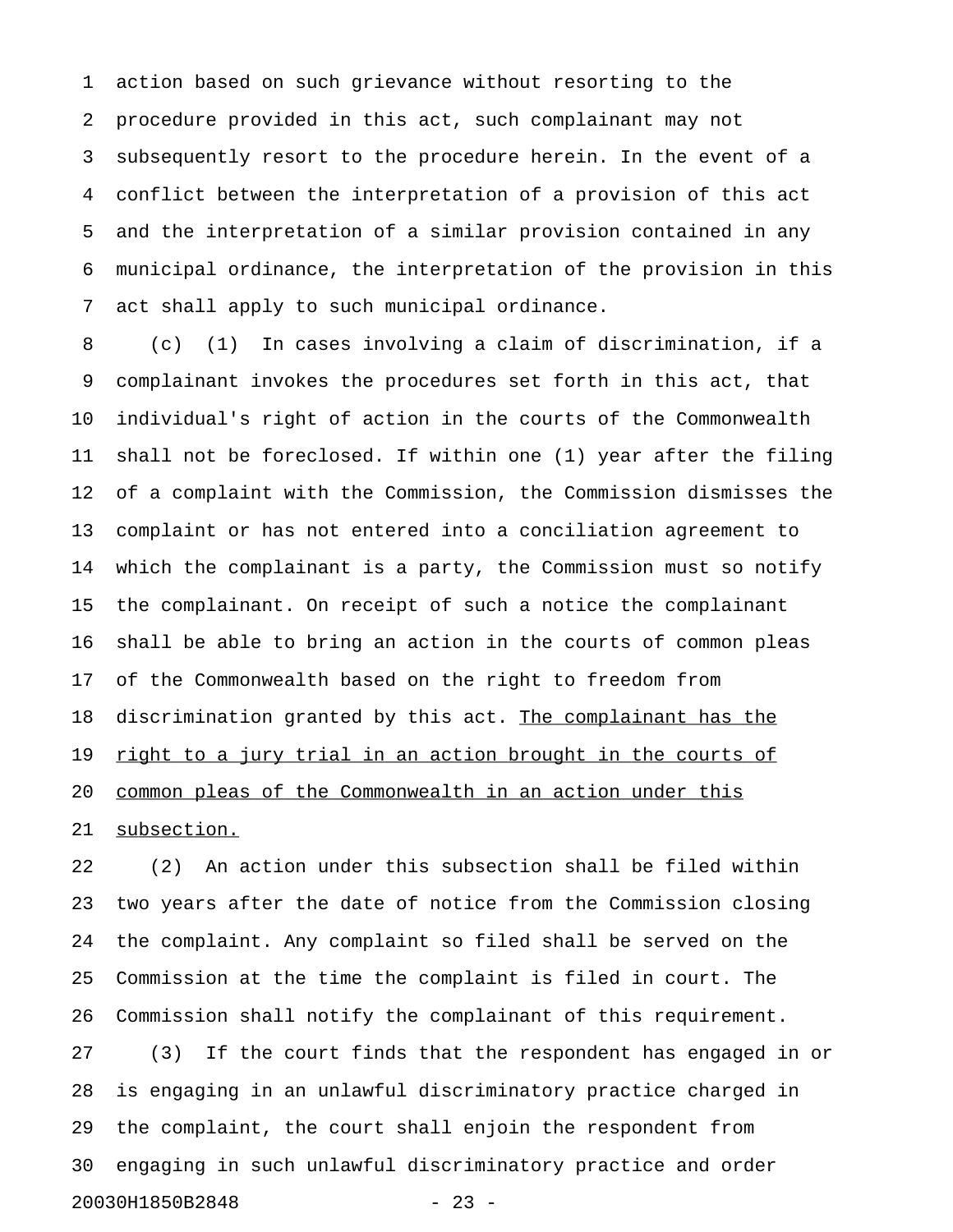1 affirmative action which may include, but is not limited to, 2 reinstatement or hiring of employes, granting of back pay, or 3 any other legal or equitable relief, including damages caused by 4 humiliation and embarrassment, and punitive damages, as the 5 court deems appropriate. Back pay liability shall not accrue 6 from a date more than three years prior to the filing of a 7 complaint charging violations of this act.

8 (4) The court shall serve upon the Commission any final 9 order issued in any action brought under this subsection. 10 (c.1) Notwithstanding subsections (a) and (c) or any other 11 provision of this act, nothing in this act shall be deemed to 12 authorize imposition by the Commission of remedial quota relief 13 in cases involving hiring or promoting of employes of the 14 Commonwealth, its agencies or instrumentalities or employes of 15 local governments and school districts in this Commonwealth. 16 This subsection shall not, however, prohibit the voluntary 17 adoption of an affirmative action plan designed to assure that 18 all persons are accorded equality of opportunity in employment. 19 (c.2) If, after a trial held pursuant to subsection (c), the 20 court of common pleas finds that a defendant engaged in or is 21 engaging in any unlawful discriminatory practice as defined in 22 this act, the court [may] shall award attorney fees and costs to 23 the prevailing plaintiff.

24 (c.3) If, after a trial held pursuant to subsection (c), the 25 court of common pleas finds that a defendant has not engaged in 26 or is not engaging in any unlawful discriminatory practice as 27 defined in this act, the court may award attorney fees and costs 28 to the prevailing defendant if the defendant proves that the 29 complaint was brought in bad faith.

30 (d) Nothing in this act shall be construed to require any 20030H1850B2848 - 24 -